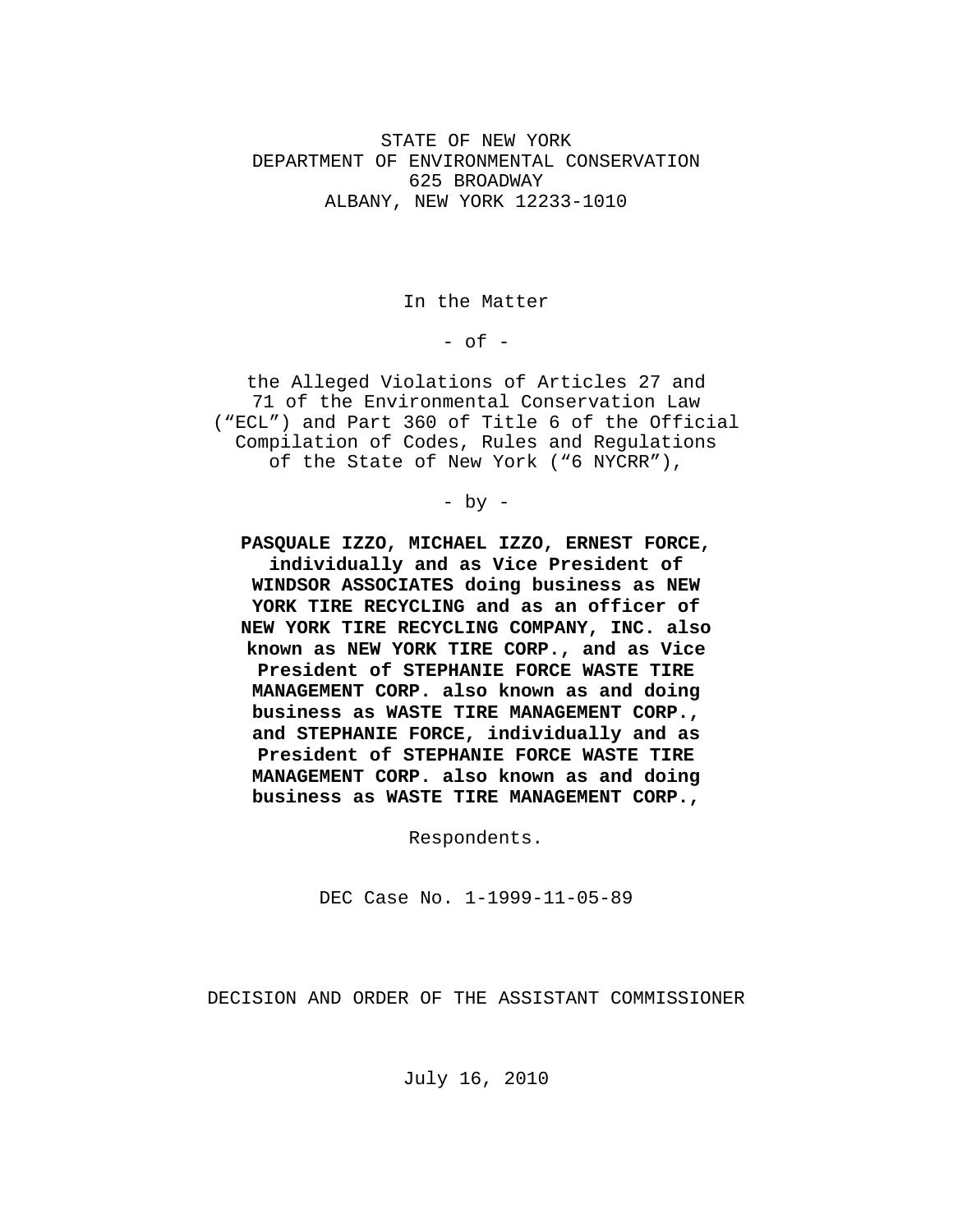# DECISION AND ORDER OF THE ASSISTANT COMMISSIONER<sup>[1](#page-1-0)</sup>

 In this administrative enforcement proceeding, staff of the New York State Department of Environmental Conservation ("Department") was granted leave to appeal pursuant to section  $622.10(d)(2)(ii)$  of title 6 of the Official Compilation of Codes, Rules and Regulations of the State of New York ("6 NYCRR") from the December 1, 2005 and March 28, 2006 rulings of Chief Administrative Law Judge ("Chief ALJ") James T. McClymonds. The Chief ALJ had granted in part and denied in part Department staff's motion for order without hearing. For the reasons that follow, Chief ALJ McClymonds's rulings are modified by granting Department staff's motion for order without hearing against respondents Pasquale Izzo and Michael Izzo, granting the motion in part against respondent Ernest Force, and, as so modified, the rulings are otherwise adopted and affirmed.

#### Factual and Procedural Background

 For a complete discussion of the factual and procedural background of this case, see the Proceedings and Findings of Fact contained in the December 1, 2005 Ruling. For purposes of this appeal, the procedural background is as follows. Department staff initially commenced this administrative enforcement proceeding against respondents Pasquale Izzo and Michael Izzo (collectively, the "Izzo respondents") by service of a notice of hearing, pre-hearing conference, and a verified complaint in January 2000. By leave of Administrative Law Judge ("ALJ") Susan J. DuBois, the ALJ originally assigned to this matter, a verified amended complaint adding respondents Ernest Force and Stephanie Force (collectively, the "Force respondents") was served on all respondents in June 2000.

 The amended complaint alleged that the Izzo respondents are the owners or operators of an unpermitted landfill and solid waste management facility located on Old Northport Road, Kings Park, Township of Smithtown, in Suffolk County (hereinafter the "facility" or "site"). The amended complaint also alleged that respondent Ernest Force, as primary operator and principal of New York Tire Recycling, Company, Inc., also known as New York Tire Corp., and Windsor Associates d/b/a New York Tire Recycling (collectively, "New York Tire"), was the operator of an unpermitted solid waste management facility at the site and personally liable for violations of the Environmental Conservation Law ("ECL") arising from the operation of the facility.

<span id="page-1-0"></span> 1 By memorandum dated June 30, 2009, a copy of which is attached, Commissioner Alexander B. Grannis delegated decision making authority in this matter to Louis A. Alexander, Assistant Commissioner for Hearings and Mediation Services.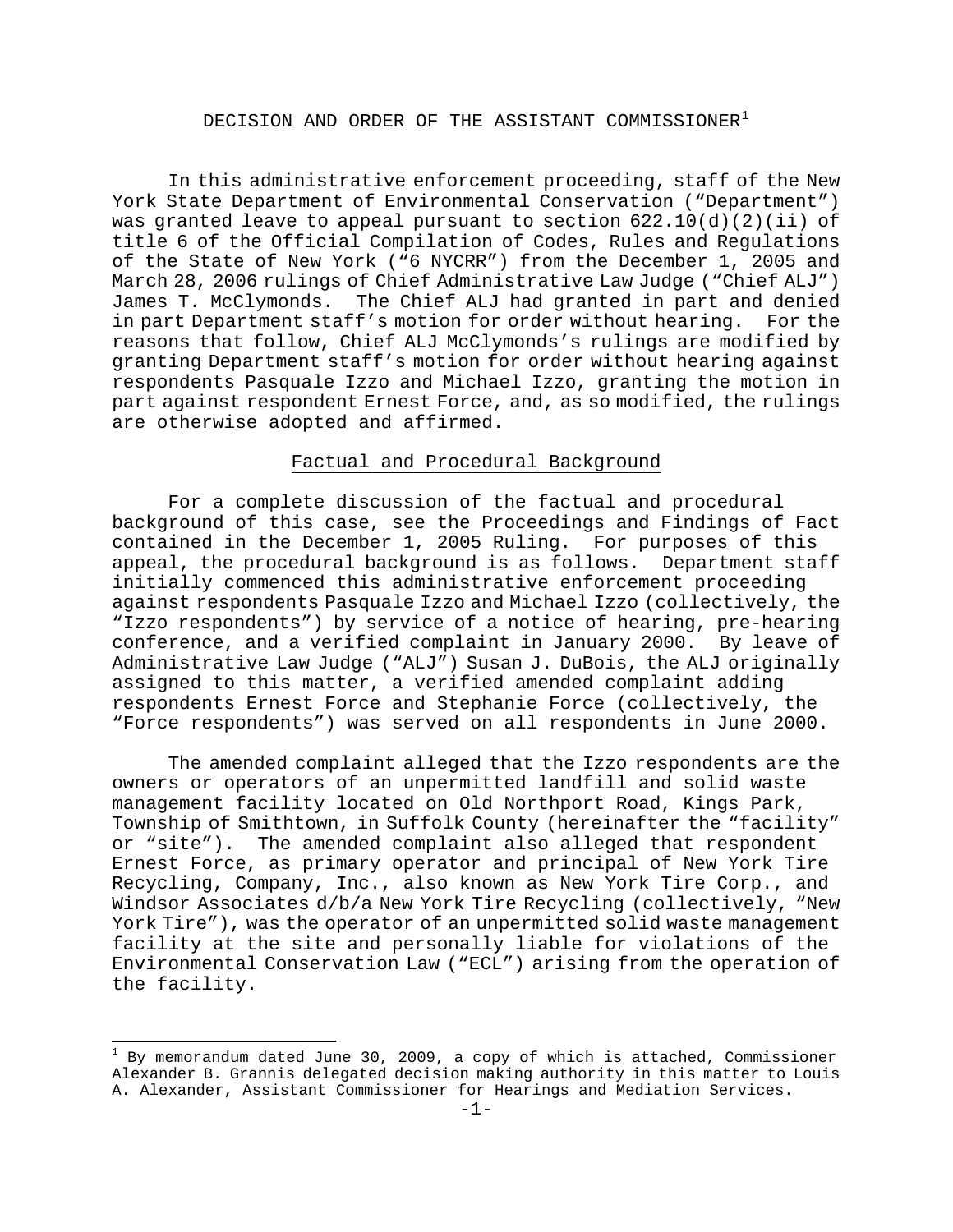Department staff's amended complaint charged that, since 1987, the Izzo respondents allowed New York Tire to bring waste tires to the site. As relevant here, the amended complaint alleged that:

> (1) all the named respondents violated 6 NYCRR 360-1.7(a)(1) by operating a solid waste management facility at the site without a permit; and

(2) all the named respondents violated 6 NYCRR 360-13.1(b) by storing 1,000 or more waste tires at the site without a permit.

 The Izzo respondents filed a joint answer, and the Force respondents filed a separate joint verified answer in June 2000. A statement of readiness for an adjudicatory hearing was issued in August 2000, but the hearing was adjourned because the parties entered into a stipulation with Department staff on November 15, 2000 ("November 2000 stipulation"). The November 2000 stipulation was intended to resolve all issues in the matter except for the ultimate disposition of approximately 1.5 million shredded tires buried on the site. $3$  This remaining issue was to be the subject of an administrative hearing or, in the alternative, a motion for a summary order.

 Prior to the Department's initiation of this proceeding, in 1990, State Supreme Court, Suffolk County (Cannavo, J.), issued an order granting the Town of Smithtown a preliminary injunction against respondents noting, at that time, that an estimated 2 million tires were stored at the site and directing, among other things, that respondents stop using the site as a facility for the storage or shredding of tires without necessary permits (see Town of Smithtown v Force, Oct. 2, 1990, Suffolk County Index No. 15859/1990). Notably, Justice Cannavo ordered respondents to remove all tires on the site, either above-ground or buried, within four months of his

- (a) Beginning in December 1987, and continuing through February 1990, New York Tire brought approximately 3 million tires to the site;
- (b) Although some of the tires were processed and recycled, the majority of tires remained on site until at least 1995. Of those tires remaining on site, 1.5 million were shredded and stored in a partially covered depression on the site, and 800,000 were not shredded; and
- (c) By November 2000, approximately 1.5 million shredded tires remained below grade on the site, and between 50,000 to 70,000 unshredded tires remained above grade on the site.

<span id="page-2-0"></span> 2 Staff's amended complaint further alleged that the Izzo respondents disposed of construction and demolition ("C&D") debris at the site without Departmental authorization, approval, or permit.

<span id="page-2-1"></span><sup>&</sup>lt;sup>3</sup> Among other things, the Izzo respondents and Force respondents stipulated to the following facts in 2000: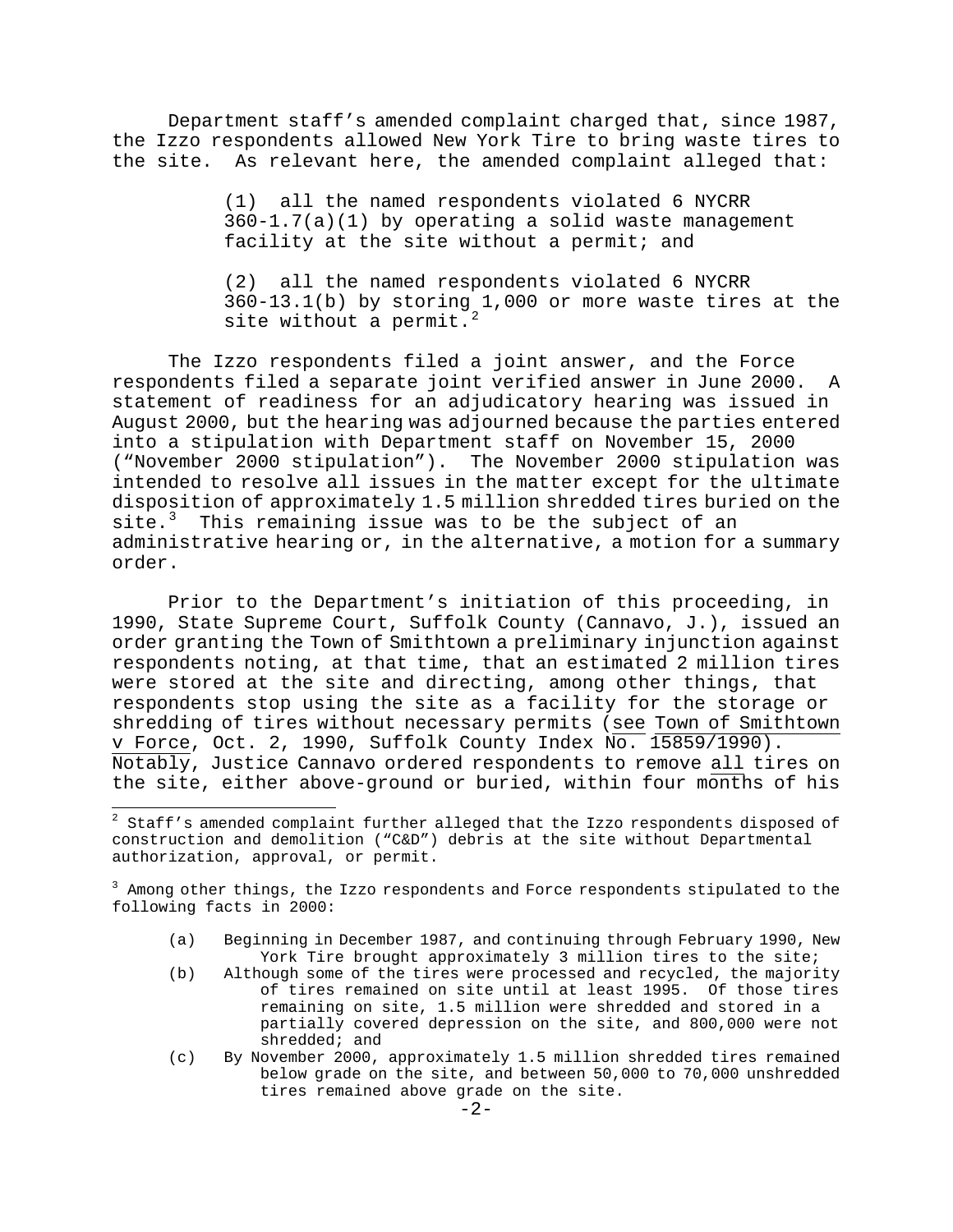order (see id.). Prior to the issuance of that order in October, the Izzo respondents and the Force respondents had also entered into an on-the-record stipulation with the Town of Smithtown before Justice Cannavo on August 14, 1990, providing, among other things, that:

> (i) the Izzos and Forces would remove all tires, whether shredded or whole, from the surface of the site on or before January 31, 1991; and

 (ii) the Izzos and Forces would clean the remaining portions of land under the surface and remove all tires, whole or shredded, any equipment, residues, and by-products of any kind or nature from the pit on site on or before August 31, 1991.

Town of Smithtown v Force, Index No. 15859/1990, Hearing Transcript, Aug. 14, 1990.

 In 1992, the Town of Smithtown moved to hold respondents in contempt of court for failing to obey the terms and conditions of Justice Cannavo's prior order and in-court stipulation. That motion was adjourned by the parties for a period of three years until it was submitted and thereafter denied by Justice Cannavo (see Town of Smithtown v Force, Oct. 15, 1999, Index No. 15859/1990).

 In 1993, the Department commenced a proceeding to revoke a waste transporter permit held by respondent Force. After a hearing, respondent Force's waste transporter permit was revoked (see Matter of Ernest J. Force, Commissioner's Order, Sept. 30, 1993). In that proceeding, respondent Force stipulated that he failed to comply with ECL article 17 and 6 NYCRR former 360-13 in that he operated the site without a permit and in non-conformance with the operational requirements of 6 NYCRR former 360-13.3 and 13.4 (see Matter of Ernest J. Force, ALJ Hearing Report, at 7).

 In 1995, the Town of Smithtown declared the respondents' site a public nuisance and commenced cleanup of at least 700,000 tires from the surface of the site (see Smithtown Town Board Resolution #244, March 21, [199](#page-3-0)5, and Smithtown Order to Remove Public Hazard, March  $21, 1995$ .<sup>4</sup>

 In 1999, the Town of Smithtown moved for supplemental relief from respondents in State Supreme Court, including a judgment in the amount of \$1,454,705.83 for reimbursement as expenses incurred by the Town for hiring independent contractors to shred tires on and partially

<span id="page-3-0"></span> 4 In 1996, the Town of Smithtown filed an amended complaint against respondents (amending its 1990 complaint against them), alleging additional causes of action stemming from the Town's undertaking removal of tires from the site.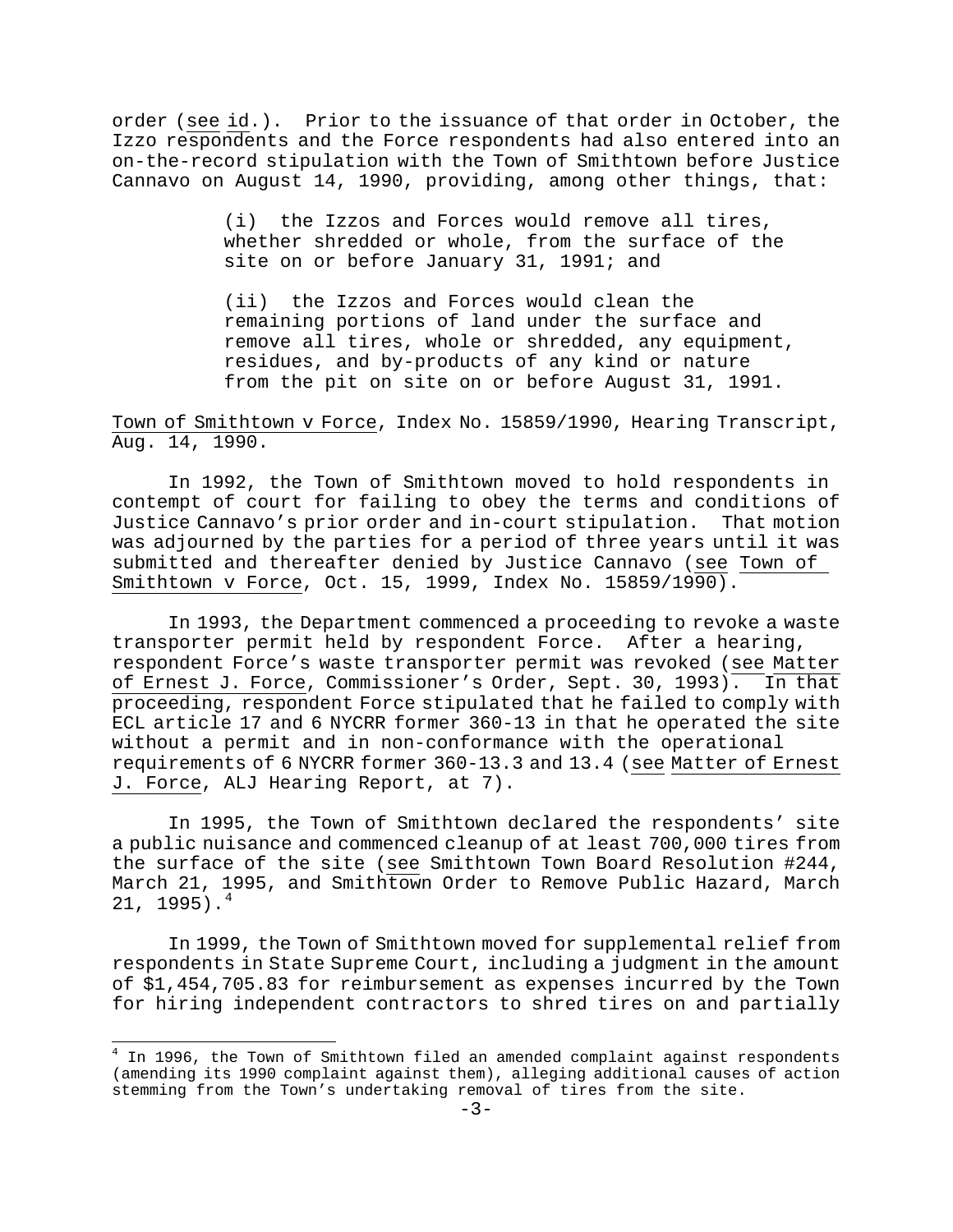remediate the site. In finding that the Town's methods of removing the tires and financing that removal were reasonable, Justice Cannavo noted that "[b]etween the years of 1995 and 1998, the Town safely disposed of over one million tires and provided security at the site to prevent vandalism and a potential ecological disaster" (see Town of Smithtown v Force, Oct. 15, 1999, Index No. 15859/1990).

 After the Town's cleanup, approximately 1.5 million shredded tires remained below grade on the site and potentially as many as 300,000 waste tires remained on the surface. Thereafter, the Department commenced this proceeding against respondents to remediate the remainder of the tires located at the site as they had previously stipulated and had been ordered to do so before Justice Cannavo in 1990.

 In January 2001, the Force respondents filed a motion seeking an order allowing the shredded tires on the property to remain buried at the site. Department staff opposed the motion. ALJ DuBois denied the motion, holding that substantial fact questions existed concerning whether the tires could remain buried at the site without posing an environmental or safety hazard (see ALJ Ruling on Motion, Feb. 26, 2001, at 4).

 In August 2001, the Force respondents renewed their previous motion based upon a then-recent investigation report concerning the buried tires at the site prepared on their behalf. Department staff again opposed the motion. ALJs P. Nicholas Garlick and Maria E. Villa, who had been re-assigned to the matter, denied the Force respondents' renewal motion, concluding that fact questions still remained concerning whether the tires could remain buried at the site (see ALJs Ruling on Motion, Oct. 1, 2001, at 4-5).

 In December 2001, ALJs Garlick and Villa convened the hearing on the issues related to the buried tires at the site. At that time, respondents indicated that they had reached a settlement with Department staff on the remaining issues, the terms of which were placed on the record with the ALJs (see Hearing Transcript, Dec. 19, 2001). Thereafter, Department staff prepared a consent order embodying the terms of the settlement for signature by all parties and circulated it among the parties. Staff indicated that, in the event that respondents failed to comply with the subsequent consent order, staff would request that the matter be restored to the hearing calendar and that the consent order would serve as the stipulated facts for the hearing. Staff's request was rendered academic when respondents failed to execute the consent order.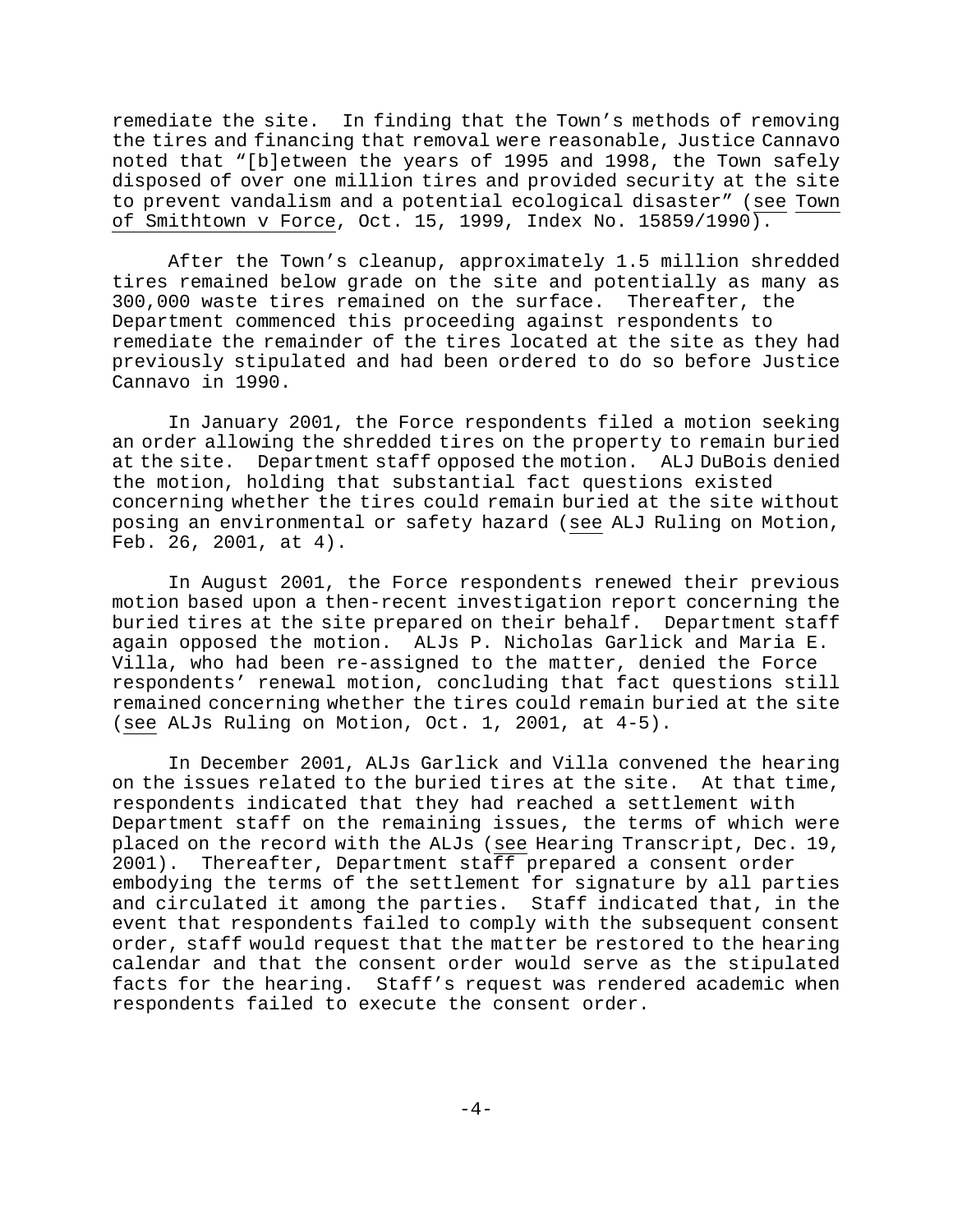## Department Staff's 2005 Motion for Order Without Hearing

 In February 2005, Department staff filed a motion for order without hearing seeking summary judgment on the June 2000 amended complaint against the Izzo respondents and respondent Ernest Force for their alleged failure to comply with the terms of the November 2000 stipulation with Department staff and the additional settlement terms placed on the record at the Department's hearing in December 2001 (see 6 NYCRR 622.12[a]). In its motion, Department staff sought a determination on the f[irs](#page-5-0)t two causes of action alleged in its June 2000 amended complaint.<sup>5</sup>

 The Izzo respondents did not file a response to staff's motion. In April 2005, respondent Ernest Force filed an opposition to the motion consisting of an attorney's affirmation, and an affidavit by Ernest Force with various exhibits, including personal financial information and a report of temperature monitoring data from the shredded tires buried at the site conducted monthly from November 2002 to November 2004. Respondent Ernest Force averred that, since 2002, the Izzo respondents had denied him access to the site, thereby preventing him from removing tires in compliance with previous stipulations with the Department and with the 1990 order of Supreme Court, Suffolk County (Cannavo, J.) entered in Town of Smithtown v Force (Oct. 2, 1990, Index No. 15859/1990).

 On December 1, 2005, Chief ALJ McClymonds, the presently assigned ALJ, granted Department staff's motion on the issue of liability as against the Izzo respondents and respondent Ernest Force, but otherwise denied the motion. The ALJ directed that a hearing be convened to assess civil penalty amounts and appropriate remedial relief, including a determination on the disposition of tires buried at the site (see Chief ALJ Ruling on Motion, Dec. 1, 2005).

 In his ruling, the ALJ noted it was undisputed that, since at least July 2002, the removal of unshredded tires from the surface of the site had ceased and that, as of January 23, 2004, approximately 300,000 whole tires remained on the surface of the site and 1.5 million shredded tires remained buried at the site (see id. at 8). Accordingly, because respondents had failed to comply with the November 2000 stipulation with the Department and the settlement terms placed on the hearing record before the ALJs in December 2001, Department staff was no longer bound by its previous agreements and could proceed against respondents by motion (see id. at 9).

i

<span id="page-5-0"></span><sup>&</sup>lt;sup>5</sup> Staff expressly noted in its motion that respondent Stephanie Force was not a subject of the motion. In addition, staff did not seek a determination on the third cause of action in the amended complaint relating to alleged C&D debris at the site.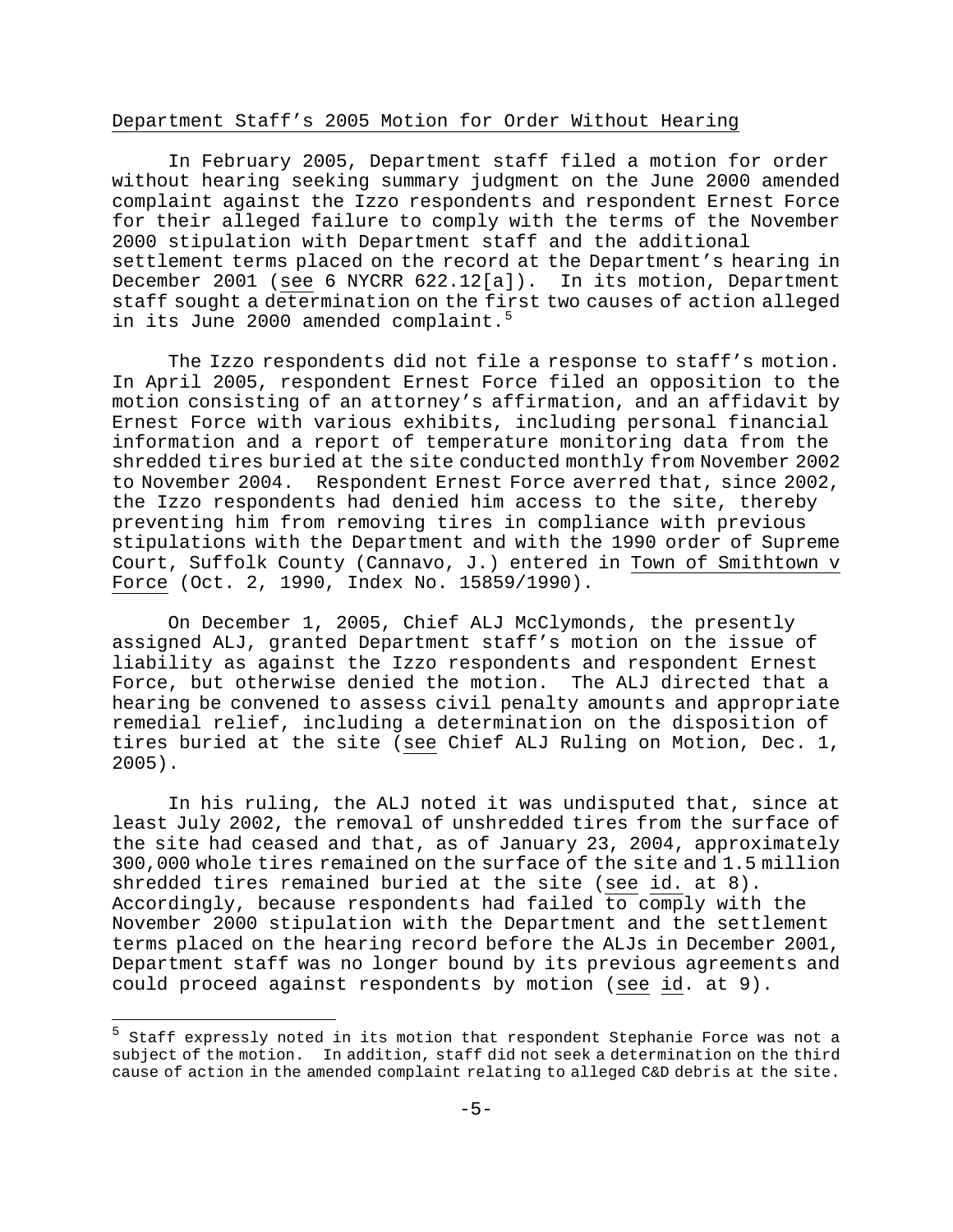Based upon the evidence submitted on the motion, including agency and public records, and affidavits of Department staff, and applying well-established principles of law concerning facts found in related actions, the Chief ALJ determined, as a matter of law, that the Izzo respondents and respondent Ernest Force:

> (1) violated 6 NYCRR former 360.2(b) and 6 NYCRR 360-1.7(a)(1) by owning or operating a solid waste management facility without a Part 360 permit since at least December 1987;

 (2) violated 6 NYCRR 360-13.1(b) by owning or operating a waste tire storage facility on the site since at least October 2, 1990; and

 (3) as a result of those violations, they owned or operated a "noncompliant waste tire stockpile" as that term is defined in ECL 27-1901(6)

(see id. at 10-16). However, the ALJ held that triable issues requiring a hearing were raised concerning:

> (1) the duration of the violations established, which is relevant to the determination of the maximum penalty allowed; and

(2) the remedial relief and penalty sought against respondent Ernest Force based upon his alleged inability to pay and his alleged inability to comply with any Departmental remediation order due to the denial of site access by the Izzo respondents.

With respect to remediation of the buried shredded tires at the site, applying the "law of the case" doctrine, Chief ALJ McClymonds held that, consistent with the previous ALJ rulings in this matter, a hearing was required to determine the potential harm to the environment or human health that the buried shredded tires posed at the site (see id. at 16-17).

## Department Staff's Motion for Reconsideration

i<br>L

 By letter dated December 5, 2005, Department staff requested that Chief ALJ McClymonds reconsider certain portions of the December 1, 2005 ruling on the motion for order without hearing or, in the alternative, that the Commissioner grant staff leave to appeal from that ruling pursuant to [6](#page-6-0) NYCRR  $622.10(d)(2)(ii).<sup>6</sup>$ 

<span id="page-6-0"></span> $^6$  A party seeking expedited review of a ruling by an ALJ (except a motion for recusal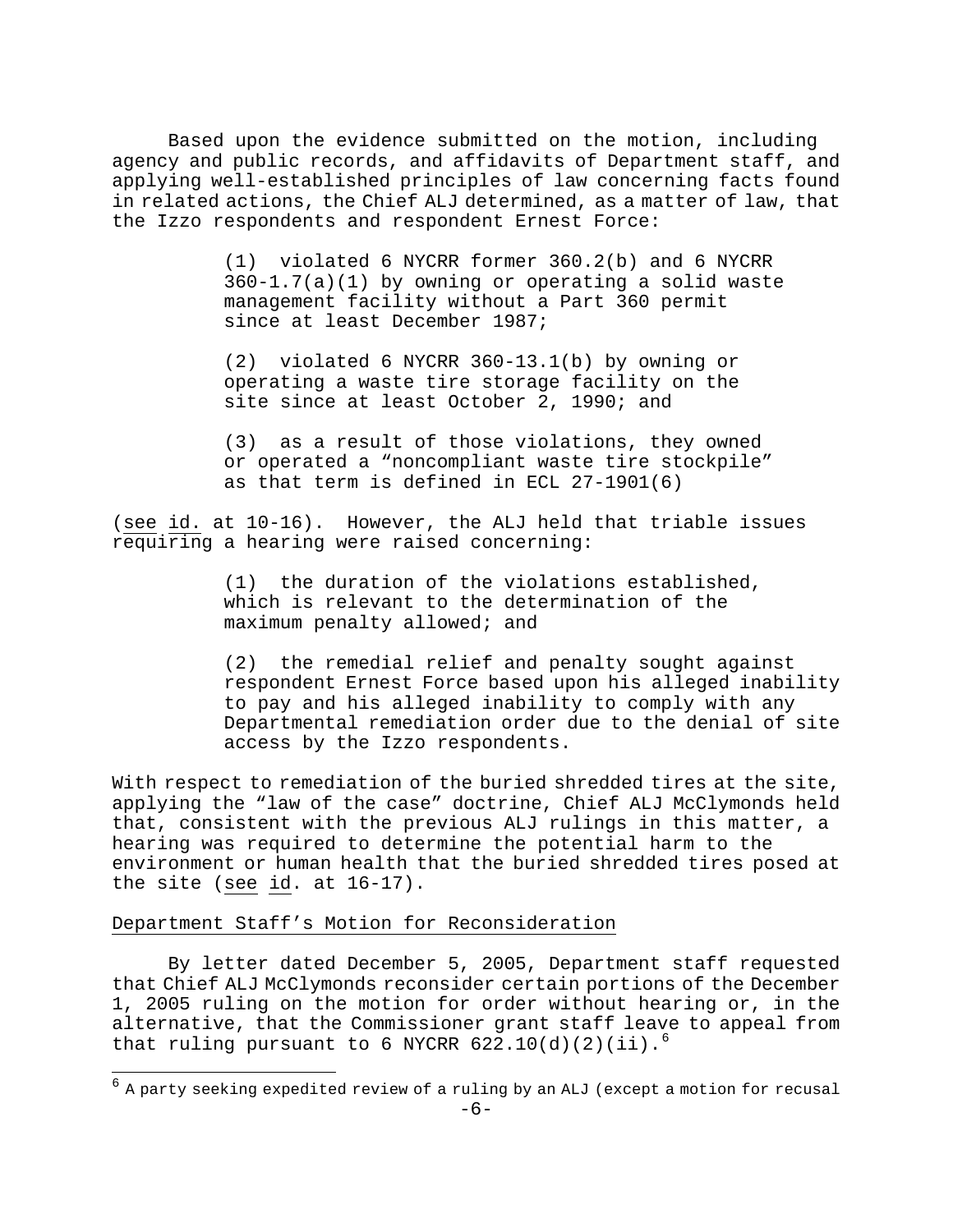Staff argued that certain issues concerning the penalty and the remedial relief sought by the Department could have been determined by the ALJ on the prior motion and, thus, a hearing was not necessary. Specifically, Department staff requested reconsideration of, and sought to challenge on appeal, the following items:

> (1) whether the waste tires on the surface of the site must be removed and properly disposed of and the waste tires buried on the site, whether whole or shredded, must be excavated, removed from the site, and properly disposed of;

> (2) whether Department staff's request for relief that respondents immediately stop allowing any waste tires to come onto the site in any manner or method or for any purpose may be granted;

 (3) whether Department staff's request for relief with respect to the Izzo respondents that, in strict accordance with the motion, they cause all waste tires to be removed from the site may be granted;

 (4) whether Department staff's request for relief that respondents fully cooperate with the State and refrain from any activities that interfere with the State, its employees, contractors, or agents in the event the State is required to take over abatement and remediation of the waste tires at the site may be granted;

 (5) whether Department staff's request for relief with respect to the Izzo respondents' joint and several obligation to, within 45 days after the service of a decision on the motion upon them, pay an assessed penalty determined to be the lesser of the maximum civil penalty authorized by law under ECL 71-2703, or the sum of \$250,000 plus the sum of \$2 for each 20 pounds of waste tires that the State shall have to manage under ECL article 27, title 19 may be granted;

i<br>L

of an ALJ) under 6 NYCRR part 622 must first make a motion to the Commissioner for leave to file an expedited appeal. A movant must demonstrate that failure to decide such an appeal on an expedited basis (i) would be unduly prejudicial to one of the parties, or (ii) would result in significant inefficiency in the hearing process. The Commissioner's determination whether to grant leave to appeal is discretionary. See 6 NYCRR 622.10[d][2][ii]; see also Matter of Bath Petroleum Storage, Inc., Commissioner's Second Interim Decision, Jan. 26, 2005, at 2.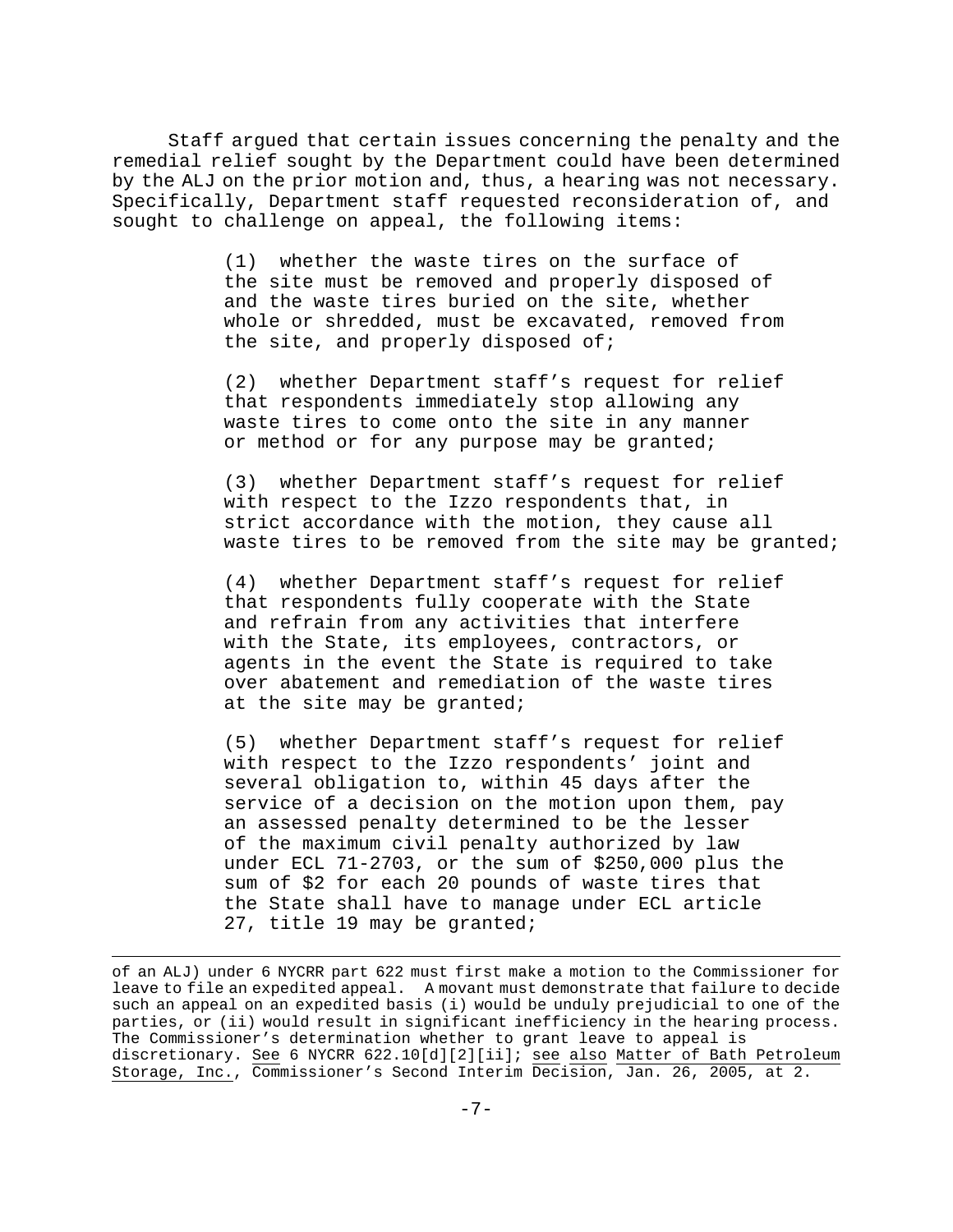(6) whether Department staff's request for relief with respect to the Izzo respondents' joint and several obligation to post with the Department within 30 days after service of a decision on the motion, financial security in the amount of \$2 million to secure the strict and faithful performance of each of their obligations noted in the motion may be granted; and

 (7) whether Department staff's request for relief with respect to the Izzo respondents reimbursing the State for the costs associated with completion of this enforcement action and any costs associated with overseeing the abatement of waste tires and with the State's assumption of the responsibility to implement a waste tire abatement plan may be granted. Department staff subsequently withdrew this last item request for relief from consideration (See Staff's Request for Reconsideration and for Leave to Appeal, December 5, 2005, at 10).

 On March 28, 2006, Chief ALJ McClymonds granted staff's motion for reconsideration and, upon reconsideration, modified his prior ruling in part but otherwise adhered to his determination of December 1, 2005. In particular, Chief ALJ McClymonds clarified that no triable issues of fact had been raised concerning the Izzo respondents' ownership of the site, or their joint and several obligation to remove tires from the surface of the site (see Chief ALJ Ruling on Reconsideration, March 28, 2006, at 3-4).

 In addition, Chief ALJ McClymonds clarified that the Izzo respondents were prohibited from accepting any more waste tires at the site and were directed to refrain from interfering with the Department in the event the State assumed the removal and disposal of surface tires. Chief ALJ McClymonds further concluded that the Izzo respondents had to reimburse the State for the full amount of any expenditures incurred by the State to abate tires from the surface of the site, and to post financial security to guarantee performance of their remedial obligations (see id. at 4, 8).

 However, Chief ALJ McClymonds adhered to his determination that triable issues of fact requiring a hearing on penalty and remediation remained concerning the following:

> (i) the earliest date of the violations alleged in the first and second causes of action;

> (ii) respondent Ernest Force's ability to comply with remedial obligations; and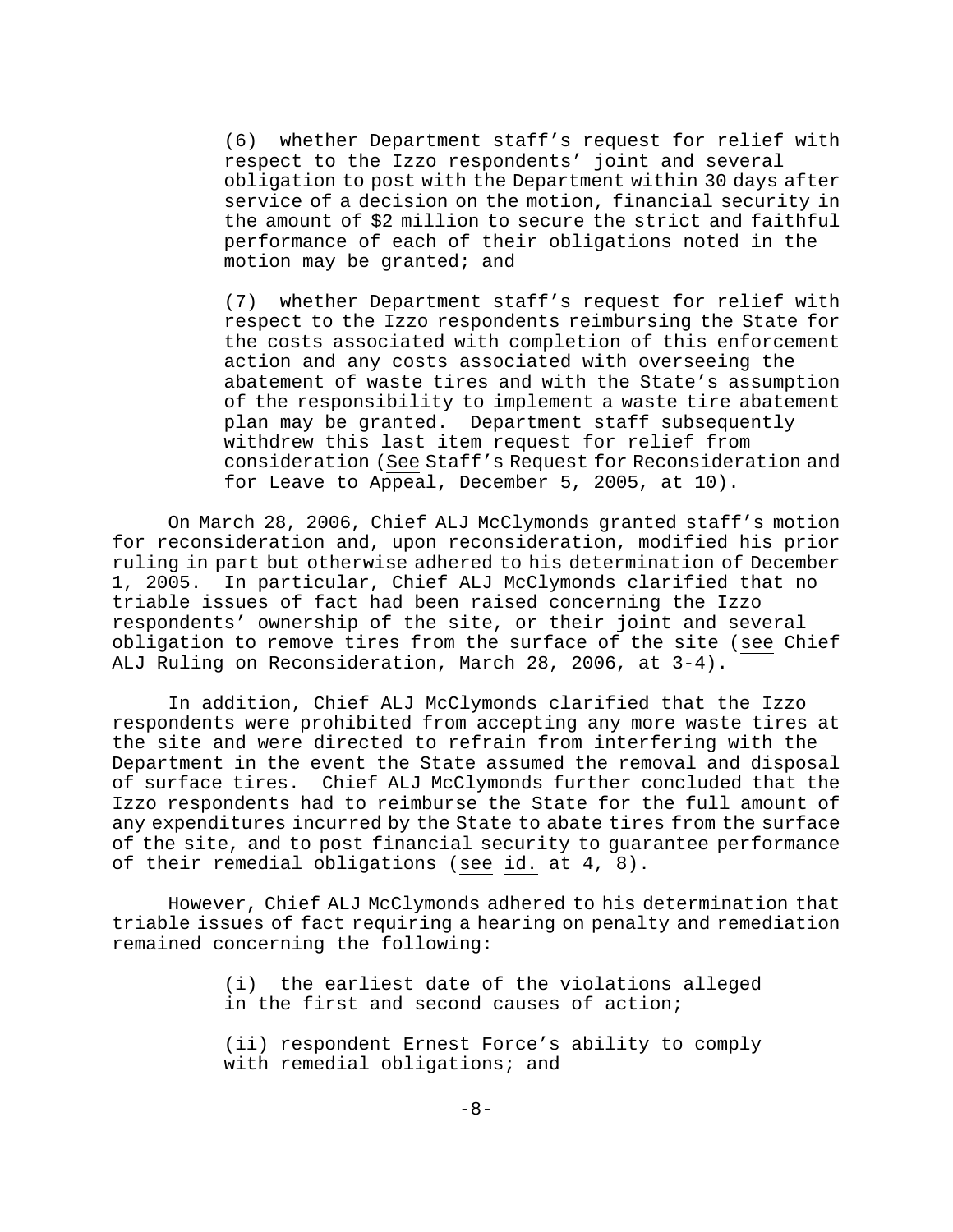(iii) the appropriate penalty and amount of financial security to be imposed upon respondents.

(see id. at 8).

i

 Upon issuance of the ruling on consideration, the Chief ALJ transferred the proceeding to the Commissioner's office for consideration of staff's motion for leave to appeal (see id. at 8).

#### Submissions on Motion for Leave to Appeal and on Appeal

 Following transfer of the motion for leave to appeal, Department staff submitted additional information on April 20, 2006 in support of its motion to the Commissioner. In its submission, Department staff provided further argument in support of its contention that no evidentiary hearing was necessary in this case, based in part upon determinations in prior-related proceedings and the intent of the provisions of ECL 2[7](#page-9-0)-0703(6) and ECL article 27, title 19.<sup>7</sup> Staff framed the three issues for determination on this appeal as follows:

> (i) whether respondents, as a matter of law, must remove and properly dispose of the waste tires, whether buried or on the surface, whether whole or shredded, based upon the language of ECL 27-0703(6);

> (ii) whether a hearing with oral presentations is needed to consider the merits of Department staff's removal and proper disposal plan; and

> (iii) whether a hearing with oral presentations is needed for the penalty phase in order to examine the factual issues regarding the earliest date of the violations alleged in the first and second causes of action, respondent Force's ability to comply with remedial obligations, and the appropriate penalty and amount of financial security to be imposed on respondents.

 With respect to issue (i), Department staff argues that ECL 27-0703(6) allows no remediation option other than removal of all waste tires, whether whole or shredded, from the site. With respect to issue (ii) and (iii), staff requests that if further evidentiary hearings are required, the Commissioner should direct that those hearings be conducted through written, as opposed to oral, presentation. Moreover, staff stipulates that the start date of the

<span id="page-9-0"></span> $^7$  This title, known as the "Waste Tire Management and Recycling Act of 2003," was added by the legislature during the course of this proceeding and enumerates State priorities in tire disposal.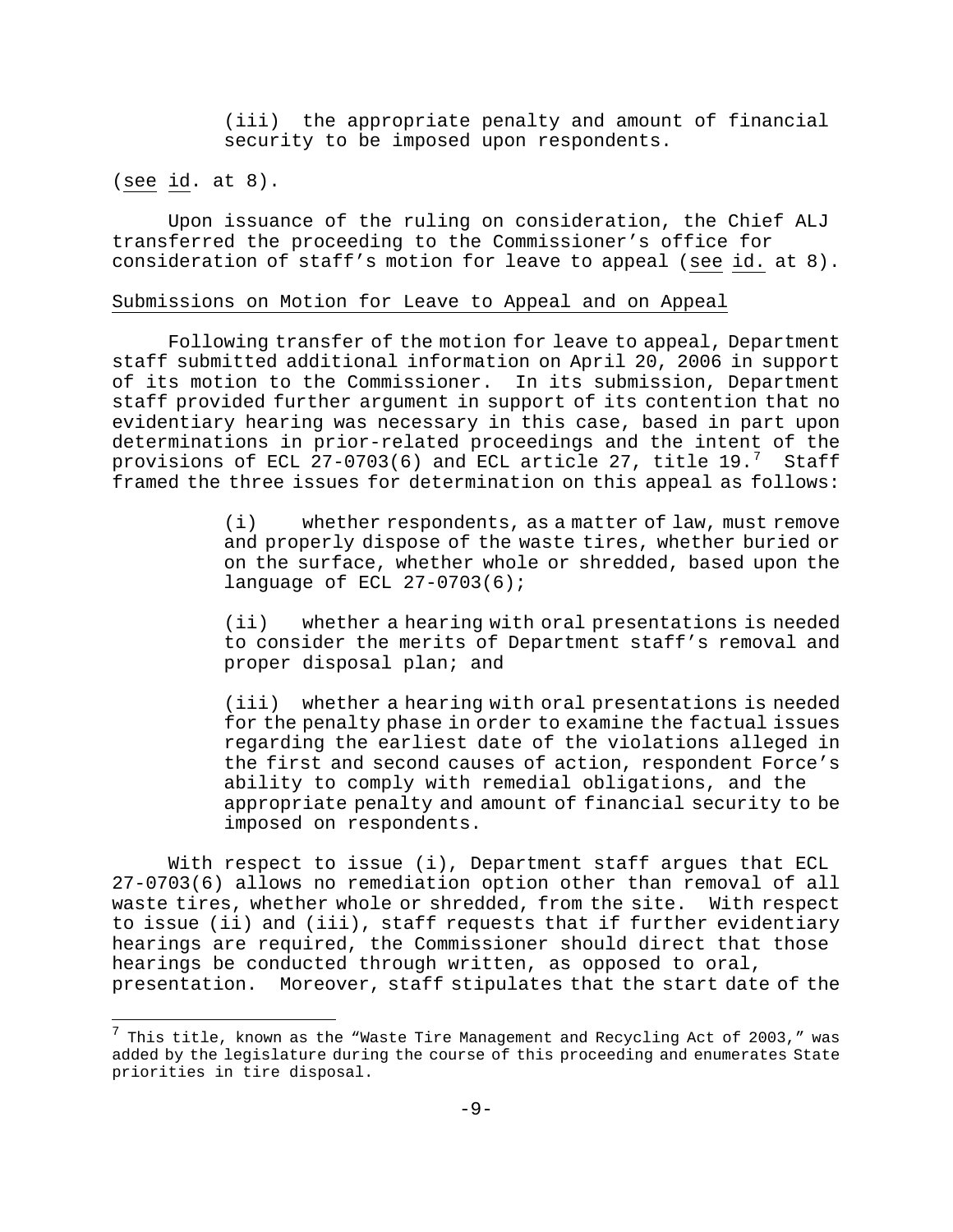first and second causes of action was October 2, 1990 (the date of Justice Cannavo's order in Town of Smithtown v Force [Suffolk County Index No. 15859/1990]) (see Sullivan Letter, April 20, 2006, at 8).

 By letter dated May 3, 2006, Assistant Commissioner Louis A. Alexander advised the parties that then-Commissioner Denise M. Sheehan had granted Department staff's motion for leave to file an expedited appeal from the rulings dated December 1, 2005 and March 28, 2006 the of Chief ALJ. Pursuant to 6 NYCRR 622.6(e) and (f), Assistant Commissioner Alexander provided that staff had until May 17, 2006 to further supplement its submissions on appeal. The other parties to this proceeding were given until June 21, 2006 to file a response to Department staff's appeal.

 By letter dated June 19, 2006, respondent Ernest Force submitted a written response to Department staff's appeal. $8$  Respondent Ernest Force maintains that a hearing is necessary to determine the issues outlined by Chief ALJ McClymonds and that the only question on appeal should be whether Chief ALJ's prior determinations that triable issues of fact exist was correct. Respondent Force asserts that the request to conduct further proceedings, if any, on papers was not made to the ALJ and, thus, is not before the Commissioner on this appeal.

 Concerning the start date for the violations, respondent Force accepts staff's stipulation, subject to his argument that he should not be held responsible for the violations. Respondent Force also argues that issues of fact remain concerning the threat posed by and, therefore, the necessity of removing, the 1.5 million shredded tires buried at the site, and that such issues require an evidentiary hearing. Respondent Force challenges staff's assertion that ECL 27-0703(6) requires that buried shredded tires be excavated. Respondent urges that, pursuant to ECL 27-0703(6), 27-0703(1) and 27-1911(2), the Department has discretion to determine a reasonable and feasible abatement plan. Respondent asserts that it will establish at hearing that a reasonable and feasible abatement plan involves leaving the shredded tires buried at the site, and redeveloping the site consistent with its zoning as heavy industrial. Finally, respondent Ernest Force contends that a hearing is necessary to determine his ability to comply with and pay for an as-yet undetermined penalty and any remedial obligations associated with abating the site based upon, among other things, his allegation that the Izzo respondents have denied him access to the site.

 By letter dated June 26, 2006, Department staff responded to respondent Ernest Force's letter dated June 19, 2006, and submitted

į.

<span id="page-10-0"></span> $8$  Although advised of the opportunity to do so, the Izzo respondents did not submit a response to staff's appeal.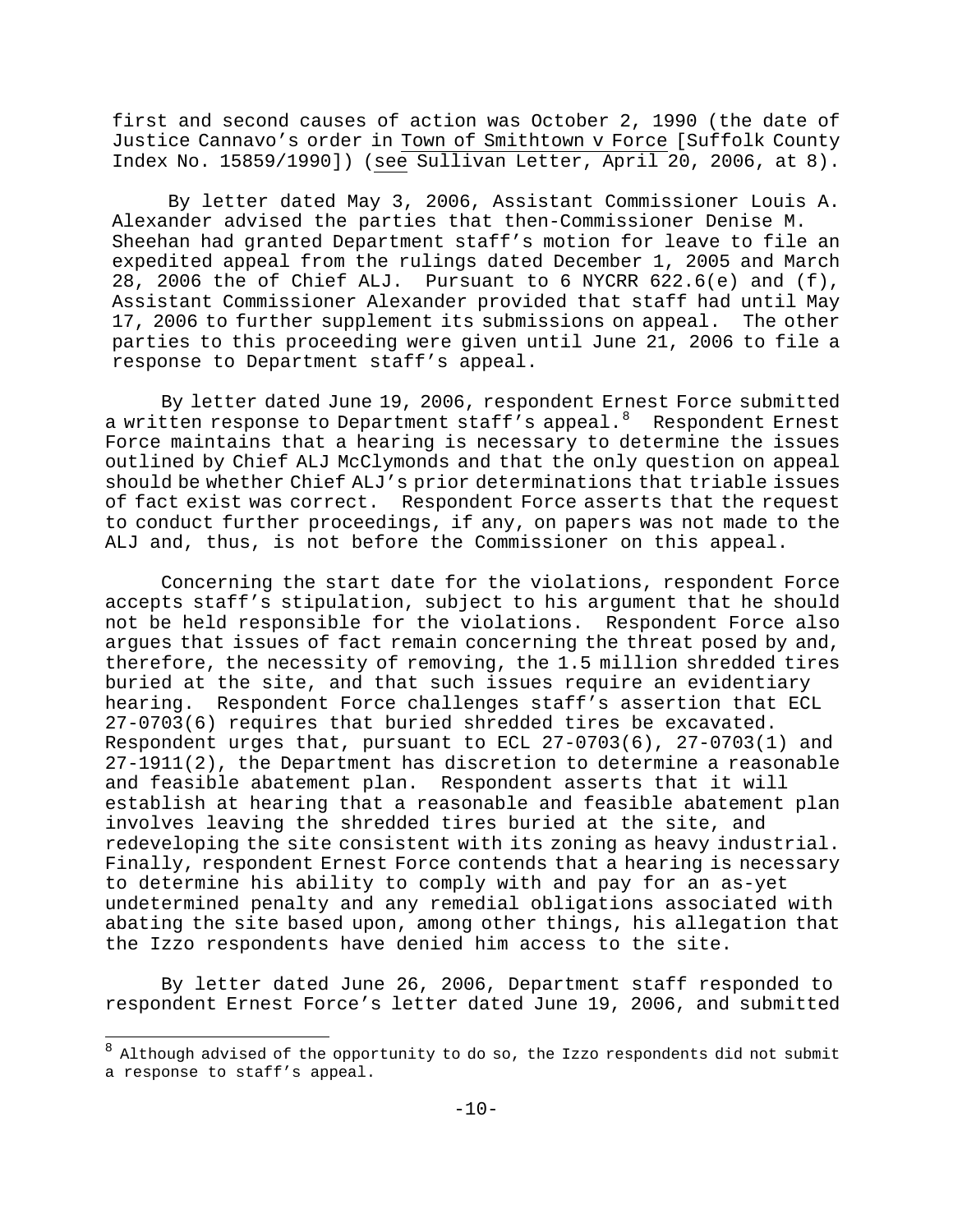further argument in support of its position that a hearing with oral presentation of evidence was unnecessary. Staff maintains, contrary to respondent Ernest Force's contention, that a determination on the issues raised in its prior motion in this proceeding could be accomplished by written submissions only.

 By letter dated June 29, 2006, Assistant Commissioner Louis A. Alexander advised the parties that then-Commissioner Sheehan had determined to receive Department staff's June 26, 2006 submission and advised the other parties to the proceeding that they could file further responses to staff's letter by July 19, 2006.

 By letter dated July 18, 2006, the attorneys for respondent Ernest Force submitted a brief written response repeating his previous arguments in opposition to staff's position. $9$  No other submissions were authorized, nor were any other submissions accepted on this appeal.

## Discussion

 In his rulings, the Chief ALJ concluded that respondents failed to raise a triable issue of fact concerning their liability and that Department staff established its entitlement to summary judgment on the issue of respondents Pasquale Izzo, Michael Izzo, and Ernest Force's liability for the violations alleged in the first and second causes of actions in the amended complaint (see ALJ Ruling on Motion for Order without Hearing, at 8-16, 17-18; ALJ Ruling on Motion for Reconsideration, at 2-3). That conclusion has not been challenged on appeal. Accordingly, respondents' liability for the violations alleged is affirmed.

 The issues raised on this appeal concern the appropriate remedial plan and penalty to be imposed as a result of the violations established.

## Removal and Disposal of Buried Shredded Waste Tires

 $\overline{a}$ 

 Department staff's motion for order without hearing is the administrative equivalent of summary judgment (see 6 NYCRR 622.12), and is reviewed on the merits on this appeal. The law of the case doctrine, as properly noted by Department staff, does not apply to the Commissioner sitting in administrative appellate review of a ruling of an ALJ.

In its motion for order without hearing, staff sought removal

<span id="page-11-0"></span>Although again advised of the opportunity to do so, the Izzo respondents did not submit a response to staff's appeal.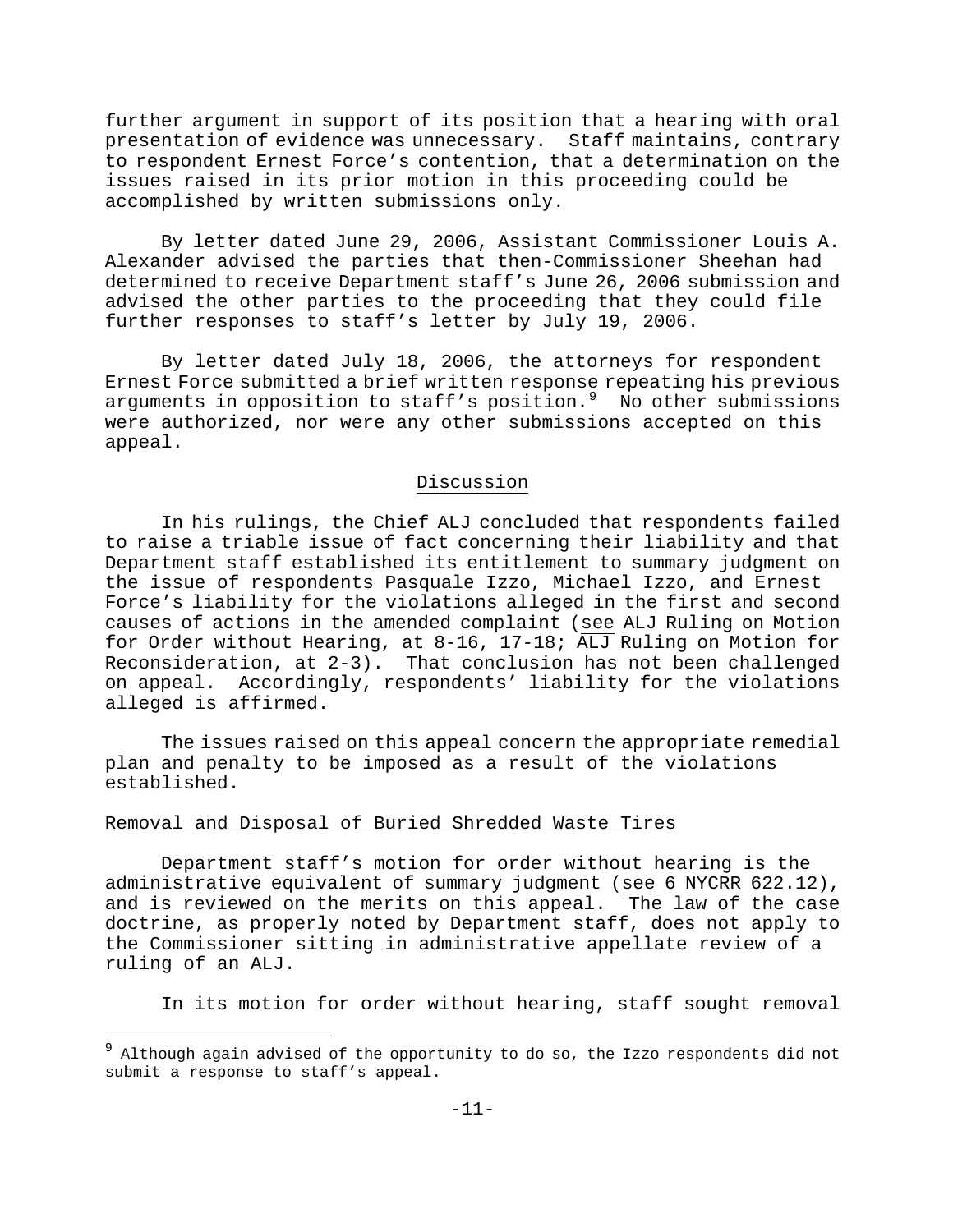of all waste tires from respondents' site in strict accordance with a plan similar to those that have been approved by the Commissioner in other proceedings (see Matter of Hornburg, Chief ALJ Ruling/Hearing Report, Aug. 24, 2004, adopted by Commissioner's Order, Aug. 26, 2004; Matter of Wilder, Chief ALJ Ruling/Hearing Report, Oct. 18, 2004, adopted by Commissioner's Order, Nov. 4, 2004). In his rulings, the Chief ALJ held that staff's summary judgment motion could be granted with respect to the approximately 300,000 tires that remain on the surface of the site. However, with respect to the approximately 1.5 million shredded tires buried at the site, the ALJ held that a hearing is required to determine whether the shredded tires may remain buried.

treat them in a lawful manner pursuant to a removal plan approved by Staff asserts that, as a matter of law, ECL 27-0703(6) requires that all buried shredded tires must be removed from the site. I agree, and determine that no hearing is required on that issue. Section 27-0703(6) expressly provides that an owner or operator of a solid waste management facility engaged in the storage of one thousand (1,000) or more waste tires in existence on or after September 12, 2003 "shall submit to the department a completed application for a permit to continue to operate such facility, or cease operations and begin removal of the waste tires from the facility and dispose of or the department." As of January 23, 2004, the site contained approximately 1.8 million shredded and unshredded tires, both on the surface and buried on the site (see Ruling of the Chief ALJ on Motion for Order Without Hearing, Dec.  $\overline{1}$  2005, at 8 [Finding of Fact #12]).

Respondents never submitted a permit application for the facility and are not in compliance with the statutory requirement in ECL 27-0703(6). Accordingly, respondents are obligated to remove all the waste tires from the site on that basis alone. Furthermore, I see no basis in the applicable law to distinguish between tires that are on the surface of, or buried on, a site, or whether the tires are whole or shredded (see, e.g., New York State Waste Tire Stockpile Abatement Plan, NYSDEC, July 2004, at 2 [item #8], 22; see also ECL 27-1901[13][definition of "waste tire" includes whole tires or portions of tires]; ECL 27-1901[6] [definition of noncompliant waste tire stockpiles includes buried waste tires]).<sup>1[0](#page-12-0)</sup> Therefore, all the tires at the site, whole or shredded, buried or on the surface, must be removed in accordance with the mandate set forth in ECL 27-0703(6).

 Respondent Force seeks to challenge the removal plan proposed by Department staff. As the ALJ noted, an approvable plan must

 $\overline{a}$ 

<span id="page-12-0"></span> $^{10}$  I note that respondents stipulated in August 1990 to remove all tires from the site, and Justice Cannavo's subsequent order in October 1990 directed respondents to remove all tires from the site.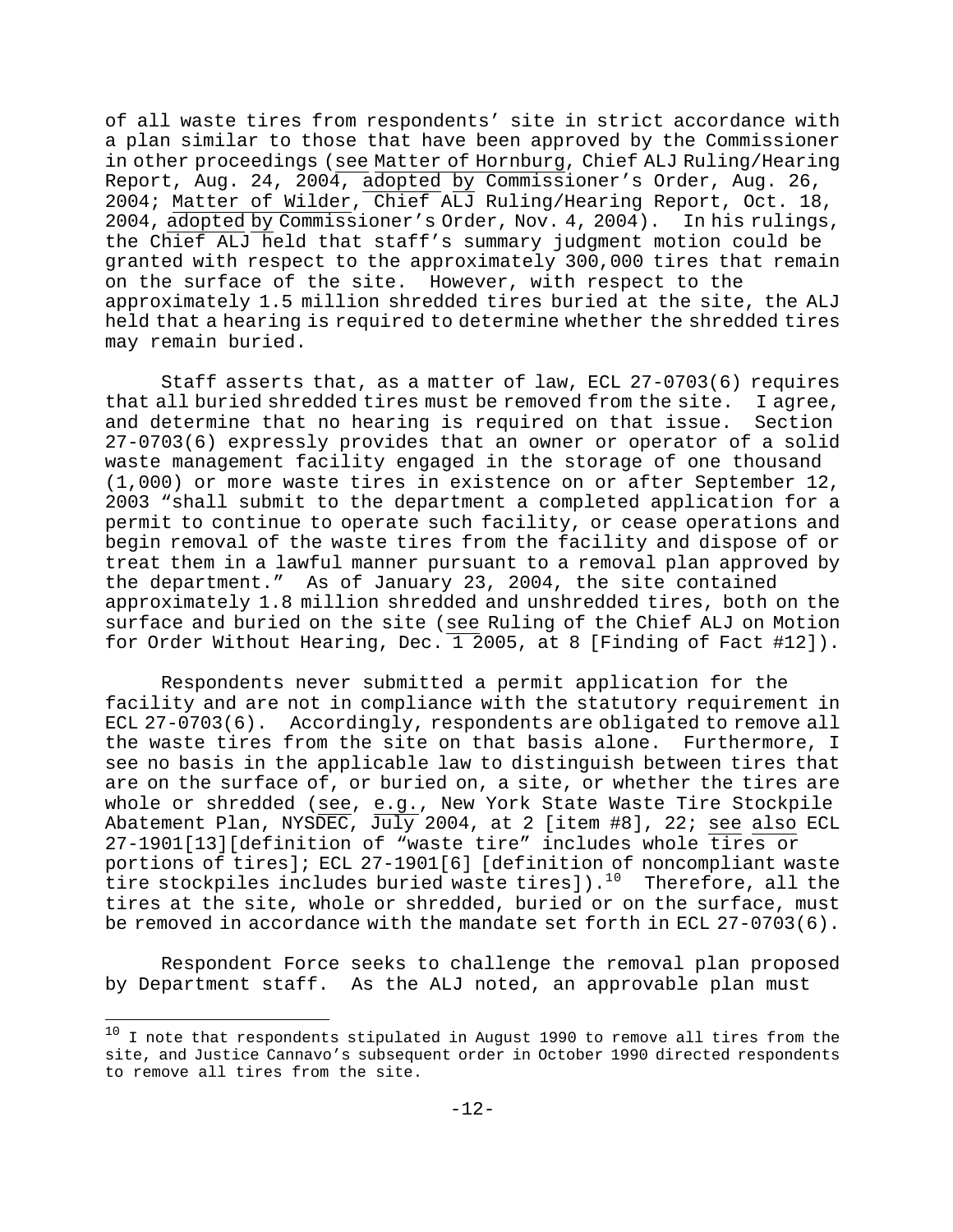include measures "necessary and appropriate" to bring a solid waste facility into "substantial compliance" with the ECL and Department regulations (see Ruling on Reconsideration, at 5-7). ECL 27-1911(2), which was enacted as part of the Waste Tire Management and Recycling Act, prohibits the disposal of waste tires "in a landfill unless the department has determined that it is not feasible to convert the tires to a beneficial use." I read the term "landfill" as used in the statute to be a facility that is permitted or otherwise authorized by the Department and not an unauthorized and unpermitted disposal area, such as this site, which fails to comply with the required or appropriate regulatory standards for those facilities. Based on this record, the remedial relief for the removal of the waste tires from the site proposed by Department staff is appropriate and authorized.

 In addition, the State Legislature has imposed severe restrictions with respect to the operation of landfills on Long Island. Notably, ECL 27-0704(4) prohibits the operation of new landfills in Suffolk County after 1983 except under strict requirements. ECL 27-0704(5) required closure of all landfills in Suffolk County (where the site is located) by December 1990, except for those protected by double liners that accept only those wastes approved for the location of the site, and were in compliance with other limitations and restrictions (see also, Matter of Town of East Hampton v Jorling, 179 AD2d 337 [2d Dept 1992], appeal dismissed and lv dismissed in part, and otherwise denied 81 NY2d 818 [1993]). These statutory requirements would apply here, and they have not been met at respondents' site.

 The Waste Tire Management and Recycling Act, which was enacted in 2003, resulted from the State Legislature's "recognition of the horrendous problems caused by the storage of huge numbers of used tires in dumps, often causing pungent and highly polluting fires" (Weinberg, Practice Commentaries, McKinney's Cons Laws of New York, Book 17 ½, ECL 27-1901, at 448). The improper disposal of tires clearly poses an environmental and public health and safety threat, and no triable issues of fact exist where, as here, such improper disposal has occurred. Moreover, Department staff in its summary judgment motion clearly made a prima facie showing concerning the significant environmental and public health threat posed by the buried shredded tires at the site, justifying their removal (see Affidavit of Terry Allen Gray, sworn to on February 9, 2005, Department Staff Motion fo r Order without Hearing, Exh N). In addition, Department staff's expert affidavit outlined the industrial standards that would have to be met to safely bury tire shreds, and asserted that suc h standards have not been met at respondents' facility (see id.).

 Respondent Force's submissions in support of his motions in 2001, and in opposition to staff's 2005 motion for order without hearing, fail to raise triable issues of fact sufficient to warrant the denial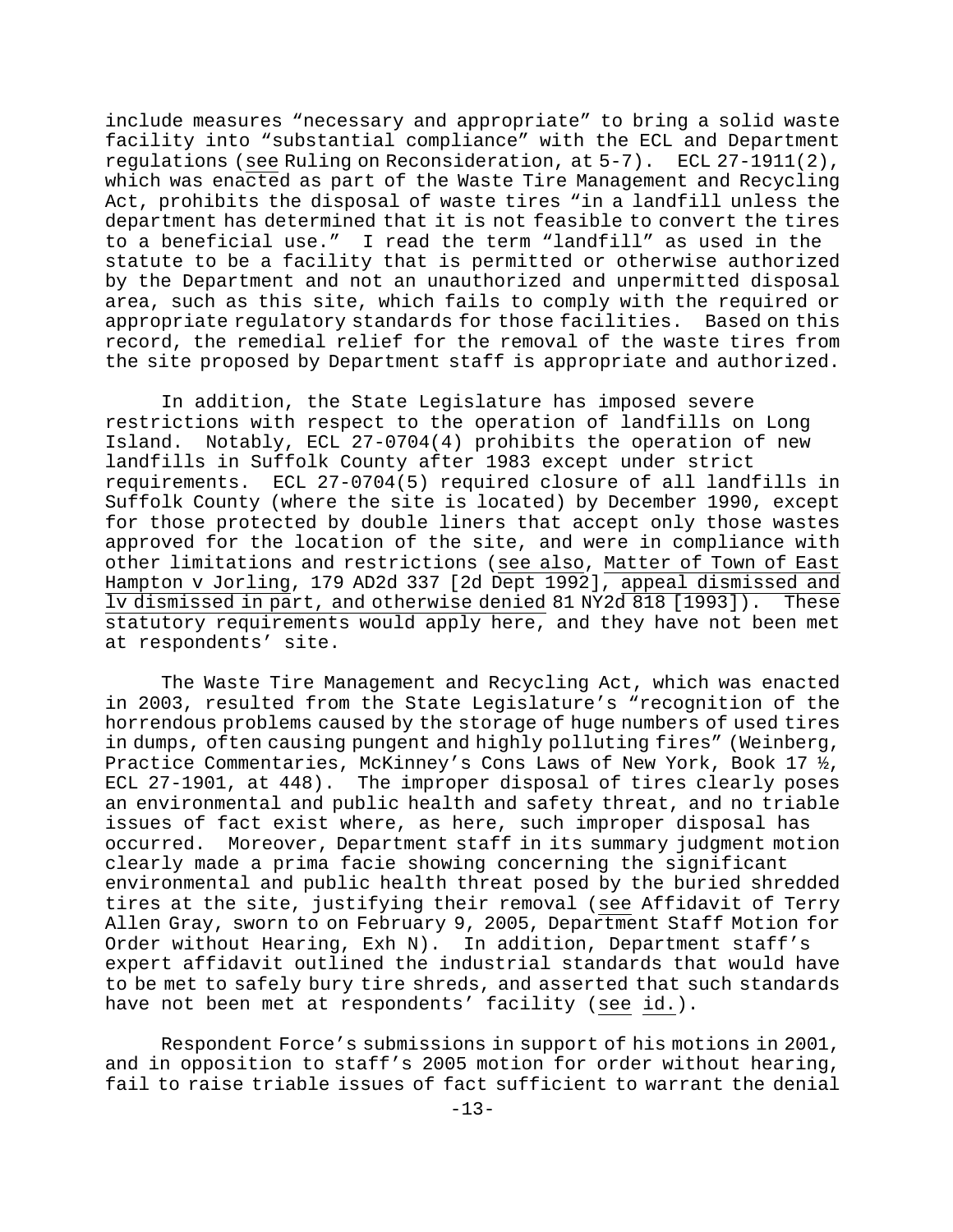evidence raises fact issues concerning whether the buried tire shreds groundwater, and soil if they do combust in the future, as asserted general, or the specific statutory requirements for landfills in staff's remedial plan, which includes removal of the waste tires from the site, shall be granted. of summary judgment to the Department. At most, respondent Force's are presently heating up. His submissions, however, fail to challenge the threat the buried tire shreds pose to air, surface water, by the Department's expert. Moreover, respondent Force's submissions fail to raise any issues concerning the facility's non-compliance with industrial standards, the statutory and regulatory requirements governing the landfilling of waste tires in Suffolk County. His submissions also fail to account for the prohibitions that apply to the burial of waste tires as evidenced by ECL 27-0704 and 27-1911. Accordingly, summary judgment on Department

#### Duration of Violations

 In Department staff's April 20, 2006 submissions on its motion for leave to appeal, staff stipulated that the violations alleged in the first and second causes of action began on October 2, 1990, the date of Justice Cannavo's order in Town of Smithtown v Force (Sup Ct, Suffolk County, Index No. 15859/1990). The Izzo respondents have not appeared to contest the start date for the violations, and respondent Ernest Force agrees to the stipulation, subject to his arguments concerning his responsibility for the violations. Thus, no hearing is required to establish the duration of the violations alleged. Those portions of the amended complaint alleging violations occurring before October 2, 1990, are dismissed.

## Penalty and Remedial Obligations Sought Against the Izzo Respondents

The Izzo respondents have not appeared or otherwise opposed facility permit to operate the waste tire storage facility on the site, in violation of 6 NYCRR  $360-1.7(a)(1)$  and  $360-13.1(b)$ . Department staff's motion for order without hearing. Having concluded that no triable issues of fact have been raised concerning the remediation plan proposed by staff or the duration of the violations established, both the penalty and remedial obligations to be imposed upon the Izzo respondents may be determined. As noted above, the undisputed facts reveal that since at least October 2, 1990, the Izzo respondents have never received a solid waste management

 Department staff's motion sought an assessed penalty in an amount determined to be the lesser of the maximum civil penalty authorized by law under ECL 71-2703 or the sum of \$250,000 plus, if respondents failed to comply with staff's proposed removal and disposal plan, the sum of \$2 for each 20 pounds of waste tires that the State would have to manage under ECL article 27, title 19. This penalty would be in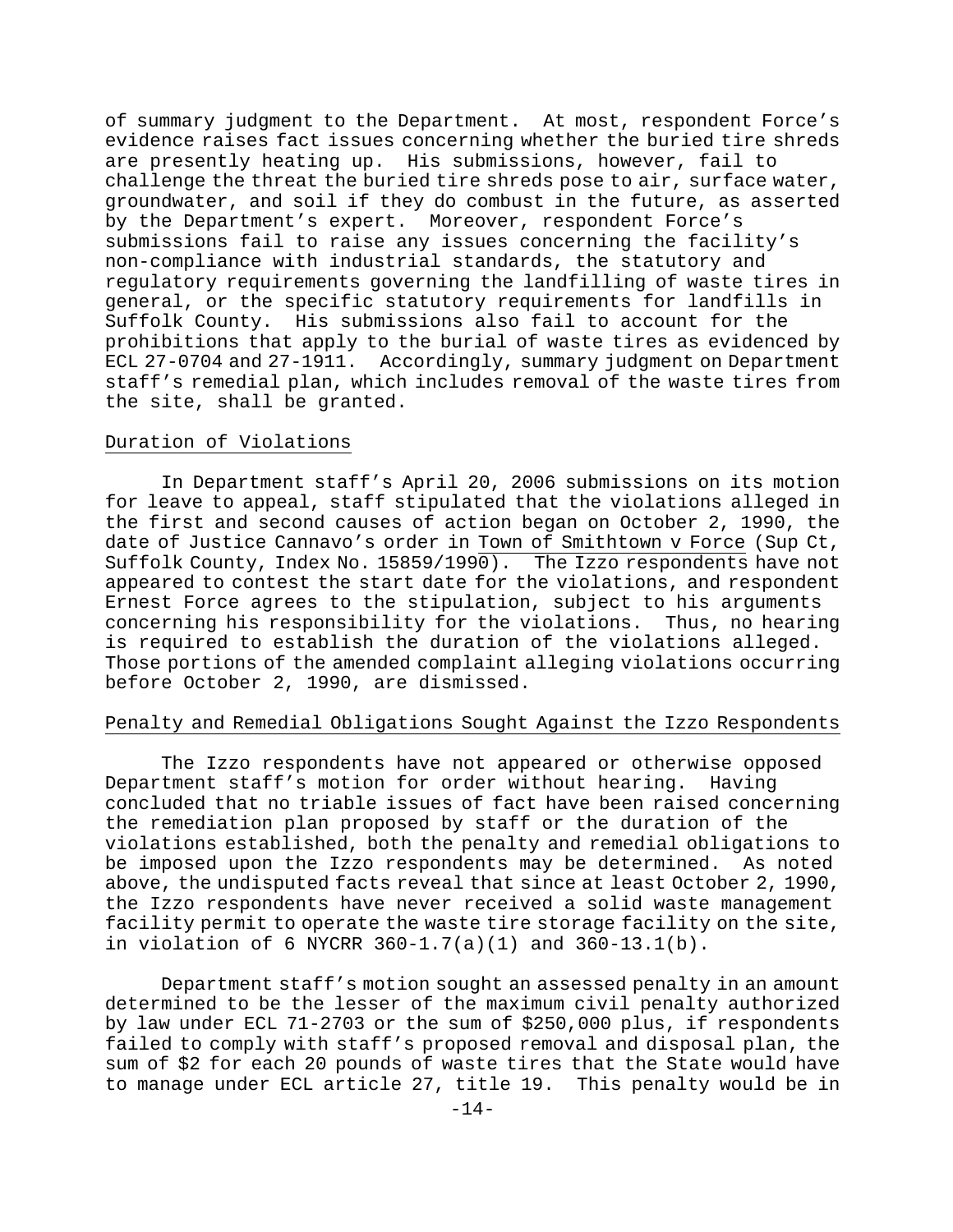addition to the remedial costs respondents would be liable for pursuant to ECL 27-1907. The alternative penalty-assessment formula requested by Department staff in its motion has been accepted by Commissioners in other similar proceedings (see Matter of Wilder, Supplemental Order of the Acting Commissioner, Sept. 27, 2005; Matter of Hornburg, Supplemental Order of the Executive Deputy Commissioner, May 5, 2006). As determined in those matters, the rationale for the penalty-assessment formula proposed by staff is that "it (1) provides for a minimum penalty, irrespective of respondent's compliance with the Commissioner's order, to punish respondent for violations of the State's laws and regulations and to deter future violations, and (2) provides respondent with an incentive to comply with the remedial obligations imposed in the Commissioner's prior order. the '\$2 per 20-pounds of tires' provision incorporate s In addition, proportionality into the penalty calculation" (see Matter of Hornburg, Chief ALJ Hearing Report, April 17, 2006, at 8).

 Determining the maximum penalty allowable by law requires an analysis of the number of violations for which a penalty is authorized. In this case, the Izzo respondents violated both 6 NYCRR  $360-1.7(a)(1)$ and  $360-13.1(b)$ . The violations of section  $360-1.7(a)(1)$  and section 360-13.1(b) constitute a single violation for penalty calculation purposes where, as here, the violations arise from a single course of conduct (see Matter of Wilder, Chief ALJ Hearing Report, at 9-12, adopted by Acting Commissioner's Supplemental Order, Sept. 27, 2005, at 2). Based upon staff's stipulation, the single violation continued from October 2, 1990, to February 11, 2005, the date of staff's motion for order without hearing.

 ECL 71-2703 provides that "[a]ny person who violates any of the provisions of, or who fails to perform any duty imposed by [ECL article 27, title 7] or any rule or regulation promulgated pursuant thereto . . . shall be liable for a civil penalty not to exceed" \$7,500 for each violation and an additional penalty of up to \$1,500 for each day during which such violation continues (see ECL 71- 2703[1][a]). Based upon this, the maximum penalty authorized by ECL 71-2703 for the violations of sections  $360-1.7(a)$  and  $360-13.1(b)$  is  $$7,842,000$ . This amount was calculated as follows:

| First day of violation $(10/2/90)$ --            |  | 7.500       |
|--------------------------------------------------|--|-------------|
| Penalty for period from 10/3/90 to 2/11/05       |  |             |
| $(5,223$ days x \$1,500 per day) -- \$ 7,834,500 |  |             |
|                                                  |  |             |
| Total                                            |  | \$7,842,000 |

 In this case, however, Department staff's alternative penalty-assessment proposal sought the lesser of the maximum civil penalty under ECL 71-2703 or the sum of \$250,000 plus, if respondents failed to comply with staff's proposed removal and disposal plan, the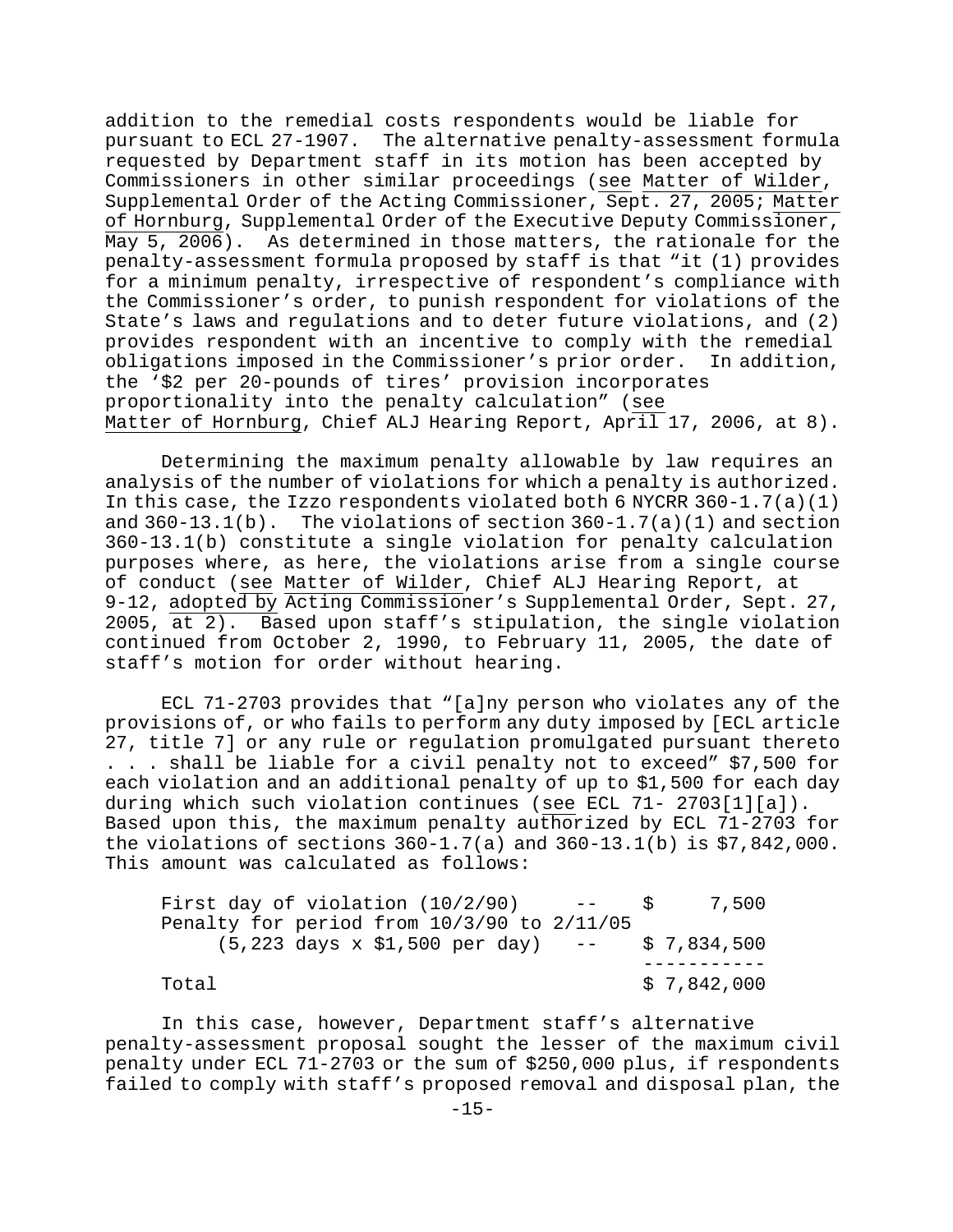to manage. Respondents' site contains upwards of 1.8 million waste under the circumstances, the penalty assessed against the Izzo respondents is justified. sum of \$2 for each 20 pounds of waste tires that the State would have tires. Assuming the Izzo respondents fail to comply with their remedial obligations, the approximate maximum penalty assessed under this alternative method would be slightly under \$4,000,000 (1.8 million tires at \$2 per 20-pounds of tires [one tire weighing about 20 pounds] or \$3,600,000, plus the minimum penalty of \$250,000). Therefore, the alternative penalty sought by Department staff would be less than the maximum amount authorized by ECL 71-2703. Moreover,

noted in staff's motion. Based upon prior related determinations and stipulations involving the Izzo respondents' site, as well as the Izzo respondents' blatant disregard for their longstanding legal obligation to remove and dispose of waste tires from the site, Department staff has also clearly demonstrated that the Izzo respondents should be required to post financial security in the amount of \$2 million in order to secure the strict and faithful performance of their respective obligations

# Penalty and Remedial Obligations Sought against Respondent Ernest Force

to the Chief ALJ for further proceedings consistent with this decision and order. For the reasons stated by the Chief ALJ, respondent Force has raised triable issues of fact concerning the appropriate penalty and remedial obligations to be imposed upon him because of his lack of access to the site and his ability to pay a penalty. Thus, the Chief ALJ's rulings are affirmed in part, and the matter will be remanded

As to staff's request that the Chief ALJ be directed to conduct written submissions, respondent Force and Department staff retain the necessitate the convening of an evidentiary hearing (see 6 NYCRR further proceedings through written, as opposed to the oral, presentation of evidence, the determination whether to allow for the submission of written testimony falls within the discretion of the Chief ALJ. Accordingly, any request with respect to written submissions should be made to the Chief ALJ in the first instance. Staff should note, however, that even if the Chief ALJ allows for right of cross-examination which, if exercised, would generally 622.11[a][4]).

#### CONCLUSION

 Based upon the record and foregoing discussion, I modify the rulings of the Chief ALJ by granting Department staff's motion for order without hearing against respondents Pasquale Izzo and Michael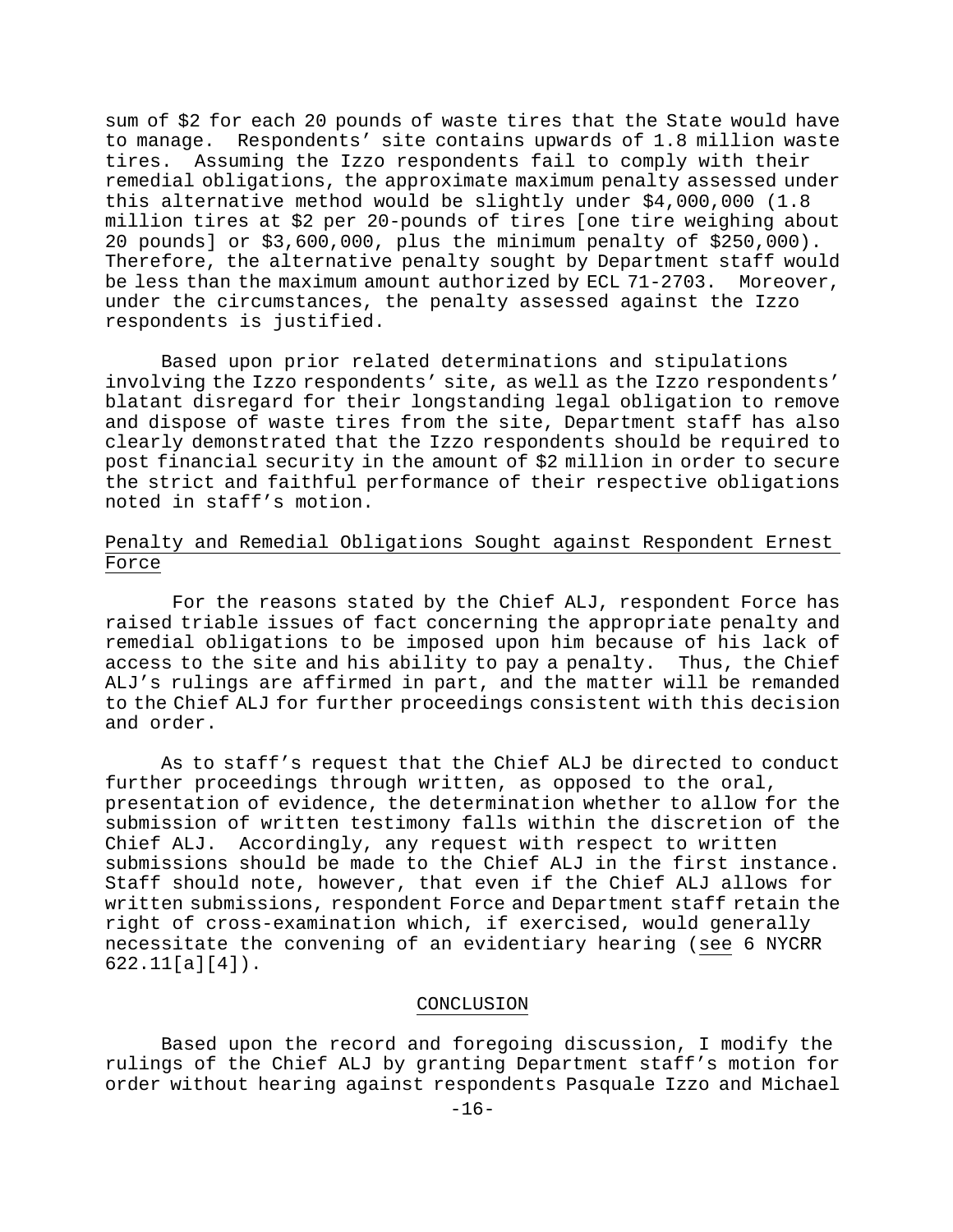Izzo. I conclude that the proposed civil penalty sought by Department by staff by which the Izzo respondents are to achieve compliance with staff against the Izzo respondents to address the violations determined by Chief ALJ McClymonds is authorized and appropriate. I also conclude that the remedial measures sought against the Izzo respondents are authorized and warranted, and the dates recommended applicable regulatory standards are authorized and reasonable.

has furnished financial information that raises triable fact issues concerning his ability to pay a penalty. With respect to respondent Ernest Force, I conclude that Department staff's motion for order without hearing shall be granted with respect to respondent Force's liability. As noted in the Ruling on Motion for Order without Hearing, respondent Force contends that since 2002, the Izzo respondents have denied him access to the site, thereby preventing him from carrying out remedial activities as agreed to in the stipulations. Respondent Force's lack of access to the site raises triable factual issues. Because the penalty that Department staff seeks is linked to the amount of waste tires a respondent fails to remove from a site, his alleged inability to access the site raises questions regarding the propriety of imposing the penalty structure that Department staff has recommended. In addition, respondent Force

to schedule a conference call with Department staff and respondent Force to discuss the opportunity for mediation of the remaining issues. Accordingly, with respect to respondent Force, this matter is remanded to the Chief ALJ for proceedings with respect to penalty and remedial relief. These remaining issues would be appropriate for mediation, and I encourage Department staff and respondent Force to consider mediation, as an alternative to an adjudicatory proceeding in this matter. I hereby direct the Chief Administrative Law Judge

**NOW, THEREFORE**, having considered this matter and being duly advised, it is **ORDERED** that:

Corp.)("Ernest Force") and, as so modified, the rulings are otherwise adopted and affirmed. I. The rulings of Chief ALJ James McClymonds dated December 1, 2005 and March 28, 2006 are modified by granting Department staff's motion for order without hearing against respondents Pasquale Izzo and Michael Izzo ("Izzo respondents"), granting the motion in part against respondent Ernest Force (individually and as Vice President of Windsor Associates doing business as New York Tire Recycling and as an officer of New York Tire Recycling Company, Inc., also known as New York Tire Corp., and as Vice President of Stephanie Force Waste Tire Management Corp., also known as and doing business as Waste Tire Management

II. The Izzo respondents and respondent Ernest Force are adjudged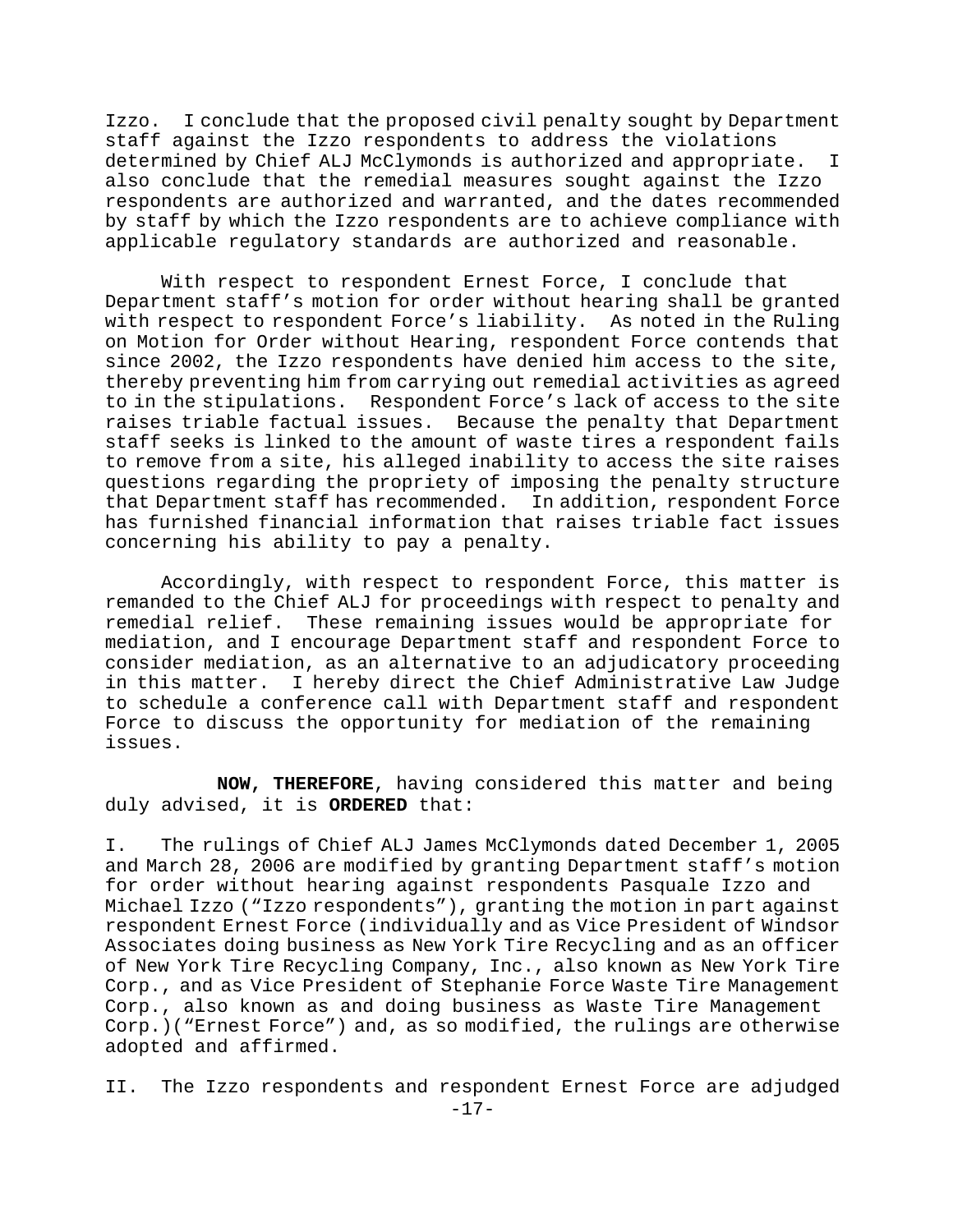October 2, 1990 to February 11, 2005, the date of staff's motion for to have owned or operated a solid waste management facility without a valid permit in continuing violation of 6 NYCRR 360-1.7(a)(1) from order without hearing.

III. The Izzo respondents and respondent Ernest Force are adjudged to have owned or operated a waste tire storage facility without a permit in continuing violation of 6 NYCRR 360-13.1(b) from October 2, 1990 to February 11, 2005.

to have owned or operated a noncompliant waste tire stockpile as that term is defined in ECL 27-1901(6). IV. The Izzo respondents and respondent Ernest Force are adjudged

tires to come onto the site in any manner or method, or for any purpose, V. The Izzo respondents shall immediately stop allowing any waste including but not limited to nor exemplified by, acceptance, sufferance, authorization, deposit, or storage.

waste tires to be removed from the site in the following manner and schedule: VI. The Izzo respondents are jointly and severally responsible for the proper removal of waste tires from the site, and shall cause all

whether on the surface or buried. A. For purposes of this paragraph, the term "waste tires" includes, but is not limited to, tires of any size (including passenger, truck, and off-road vehicle tires), whether whole or in portions (including halved, quartered, cut sidewalls, cut tread lengths, tire shreds, tire chips), whether or not on tire rims, and

service of this order upon them, the Izzo respondents shall remove individual of the start of waste tire removal activities: B. Starting within sixty (60) days after the date of and transport to Department-authorized locations, and only in vehicles permitted to transport such waste pursuant to 6 NYCRR Part 364, no less than 250 tons of waste tires for each seven calendar day period, the first day of the first period being the first day removal and transportation shall commence. The Izzo respondents shall provide no less than one business day's advance notice to the following

New York State Department of Environmental Conservation VISTA Index No. 1-1999-11-05-89 *Re:* 625 Broadway, 9th Floor Albany, New York 12233-7253 ATTN: David Vitale, P.E.

 C. The Izzo respondents shall use a certified weight scale to weigh each load of waste tires taken off the site for proper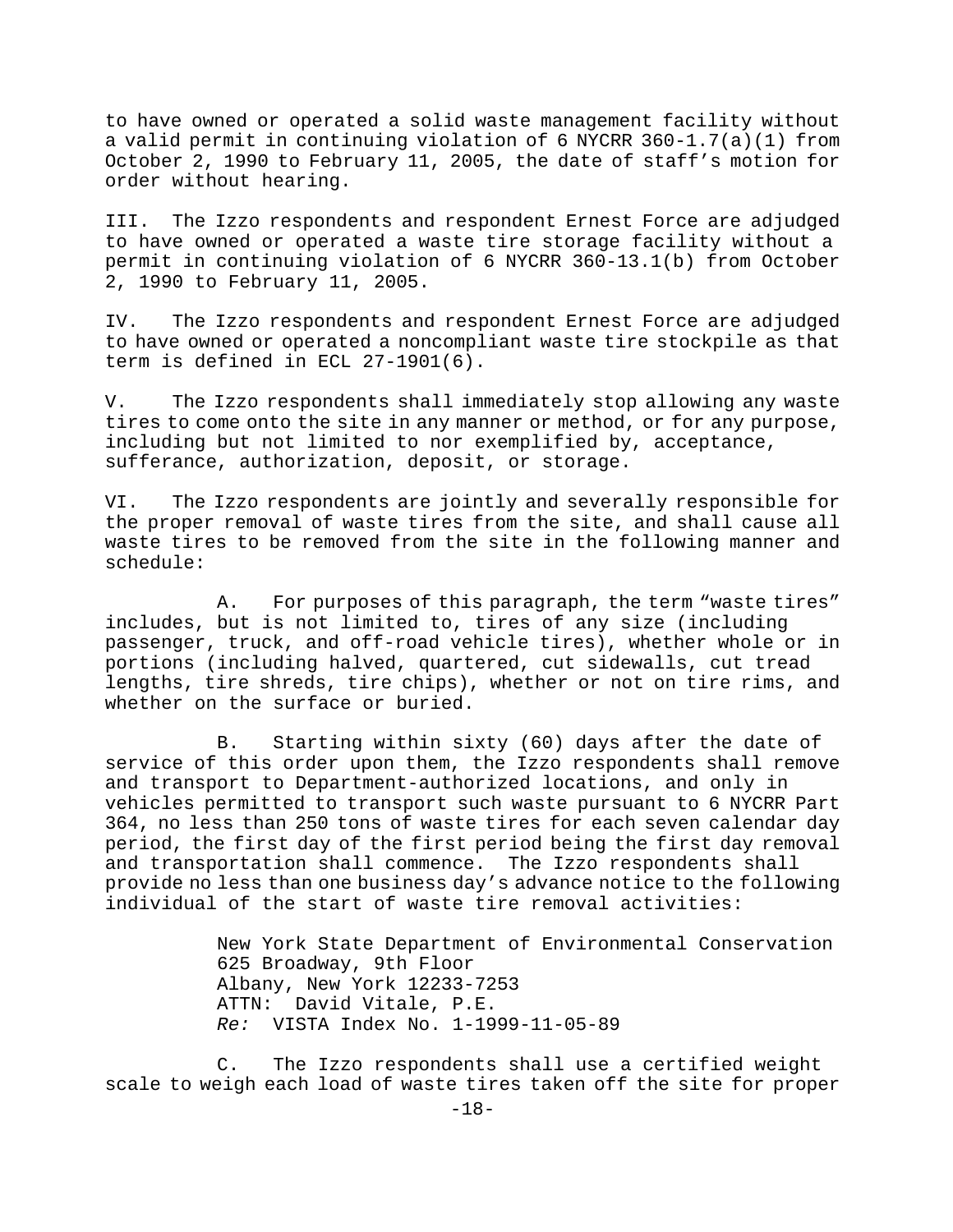with waste tires and immediately before it leaves the site for off-site transport and disposal. disposal, with the weight of waste tires being determined by first weighing a vehicle used to transport the waste tires before loading it with waste tires and then by weighing the vehicle after it is loaded

delivery, a written report to the Department at the following address: D.(1). Starting the first Monday after the end of the first seven calendar day period following the date of this order, and continuing each subsequent Monday until no waste tires shall remain at the site, the Izzo respondents shall submit by means of delivery by the United State Postal Service, private courier service, or hand

New York State Department of Environmental Conservation 625 Broadway, 9th Floor Albany, New York 12233-7253 ATTN: David Vitale, P.E. *Re:* VISTA Index No. 1-1999-11-05-89

pertaining to each seven calendar day period and the following certification: (2). Each report shall contain the following information

the report pertains that shall have three columns labeled as follows: a. A chart for each of the seven calendar days to which

| Name, address, and<br>phone number of the<br>transporter and the<br>Part 364 permit<br>number and license<br>plate number of the<br>transport vehicle to<br>which the weights<br>shown to the right<br>pertain | Weight of the waste<br>tires in that<br>vehicle's load | Name, address, and<br>phone number of the<br>facility accepting<br>the waste tires in<br>that vehicle's load |
|----------------------------------------------------------------------------------------------------------------------------------------------------------------------------------------------------------------|--------------------------------------------------------|--------------------------------------------------------------------------------------------------------------|
|----------------------------------------------------------------------------------------------------------------------------------------------------------------------------------------------------------------|--------------------------------------------------------|--------------------------------------------------------------------------------------------------------------|

used to determine the weight of that load shall be attached to the chart. Each row in the chart shall relate to an individual load on a specifically identified vehicle. Copies of the two weigh tickets

a manner as to allow a reviewer to match each weight slip with the weight shown on the chart to which it pertains. b. Copies of the certified weight slips pertaining to each vehicle load, showing the pre-load and post-load weights pertaining to that vehicle. The weight slips shall be labeled in such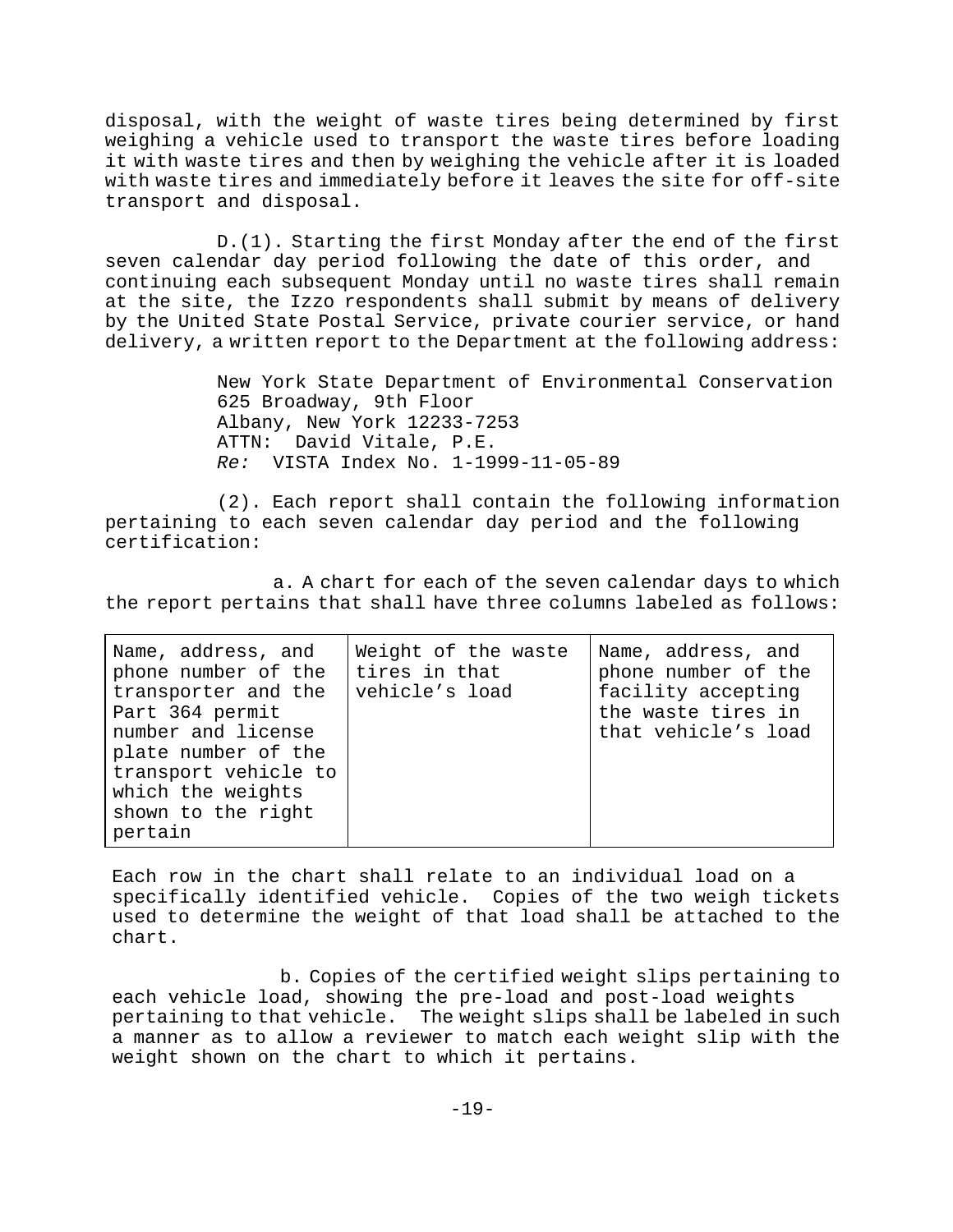reports shall simply identify the report in which the copy of the agreement may be reviewed. c. A copy of each agreement with a facility accepting the waste tires in that vehicle's load, and a copy of the receipt for each load of waste tires accepted at the facility accepting that vehicle's load. Each agreement shall be labeled in such a manner as to allow a reviewer to match each load accepted by that facility to the agreement with that facility. If an agreement covers more than one load, the Izzo respondents shall submit only one copy of that agreement. If an agreement covers loads in more than one reporting period, respondents shall provide a copy of that agreement in the first report covering a load to which it pertains, and subsequent

d. The following certification shall appear at the beginning of each report:

section 210.45 of the Penal Law, and as may be I, [name of signatory respondent], do hereby certify that I reviewed the following report; that based on my knowledge, the report does not contain any untrue statement of a material fact or omit to state a material fact necessary in order to make the statements made, in light of the circumstances under which such statements were made, not misleading; that the New York State Department of Environmental Conservation has the right to rely upon the information contained in this report as being truthful and accurate and to conclude that the report does not omit any material fact necessary in order to make the statements made, in light of the circumstances under which such statements were made, not misleading; and that I know that any false statement made in this certification or in this report shall be punishable pursuant to otherwise authorized by law.

appropriate, to the extent monies may be available from the Waste Tire nagement and Recycling Fund or from other sources. Ma e. Should the Izzo respondents fail to strictly comply with any provision of this order, Department staff is directed to remove the waste tires from the site by any means as staff may deem

VII. The Izzo respondents are directed to fully cooperate with the State and refrain from any activities that would interfere with the State, its employees, contractors, or agents should the State be required to take over abatement of the waste tire stockpiles at the site.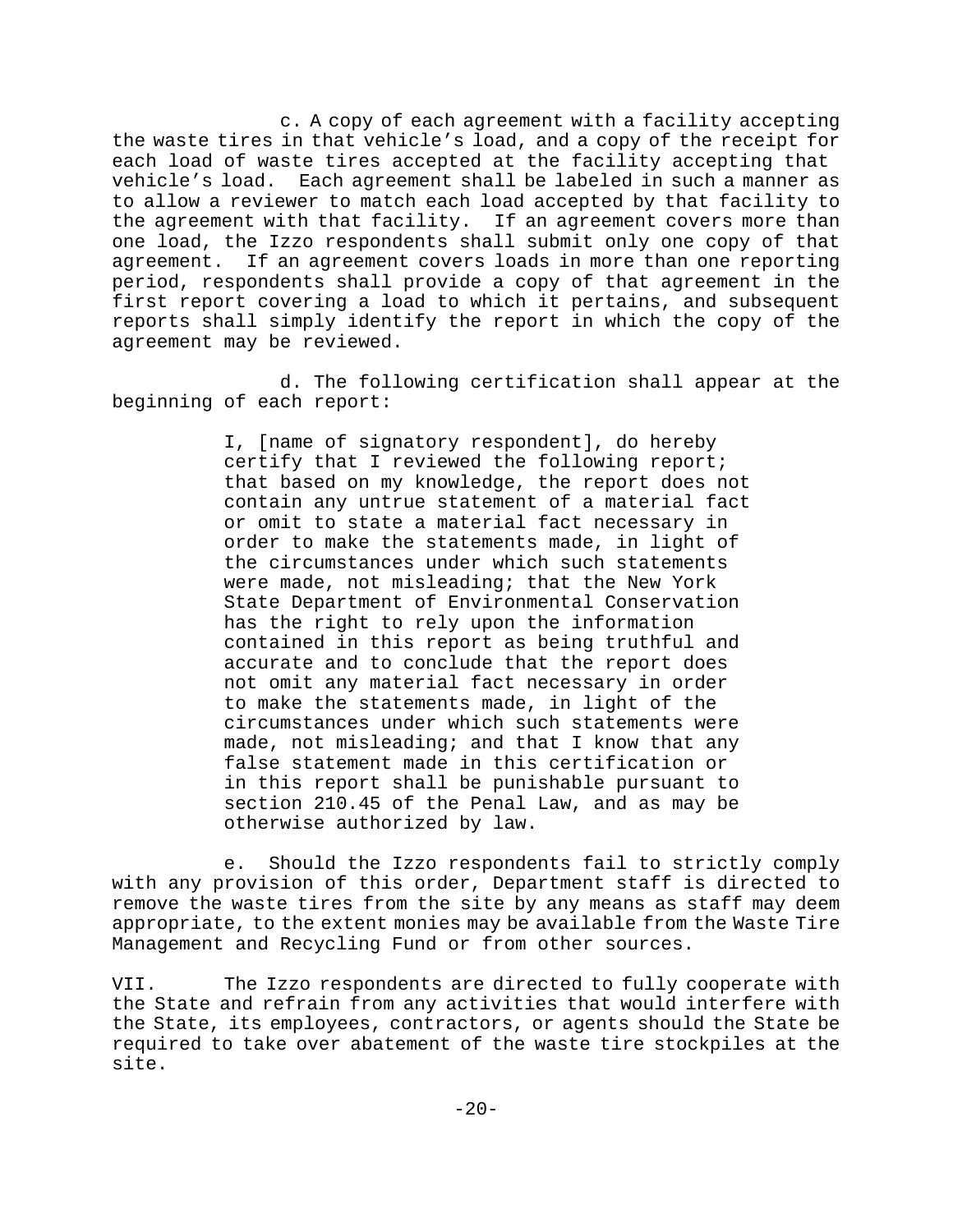Izzo respondents are jointly and severally liable for the posting of this financial security. VIII. Within thirty (30) days after service of this order upon respondents, the Izzo respondents shall post with the Department financial security in the amount of \$2,000,000 to secure the strict and faithful performance of their obligations under this order. The

of of \$2 for each twenty (20) pounds of waste tires that the State New York shall have to manage under ECL article 27, title 19. IX. Respondents Pasquale Izzo and Michael Izzo are jointly and severally assessed a civil penalty pursuant to ECL 71-2703. The penalty shall be the sum of \$250,000 plus, if the Izzo respondents fail to comply with any requirement set forth of this order, the sum

mail, overnight delivery or hand delivery to the Department of Environmental Conservation at the following address: A. No later than forty-five (45) days after the date of service of this order upon respondents, the Izzo respondents shall submit payment of \$250,000 in the form of a certified check, cashier's check or money order payable to the "New York State Department of Environmental Conservation" and deliver such payment by certified

New York State Department of Environmental Conservation Division of Environmental Enforcement 625 Broadway, 14th Floor Albany, New York 12233-5500 ATTN: Michael Caruso, Esq. *Re:* VISTA Index No. 1-1999-11-05-89

due and payable within 30 days after Department staff serves a demand for it upon the Izzo respondents. B. The remainder of the civil penalty, if any, shall be

in paragraphs VI.B and VI.D.1, above, shall be made to Michael Caruso, Esq., at the following address: X. All communications between any of the respondents and Department staff concerning this order, other than as provided for

> *Re:* VISTA Index No. 1-1999-11-05-89 New York State Department of Environmental Conservation 625 Broadway, 14th Floor Albany, New York 12233-5500 ATTN: Michael Caruso, Esq.

with copies of those communications being sent to the following:

New York State Department of Environmental Conservation 625 Broadway, 9th Floor Albany, New York 12233-7253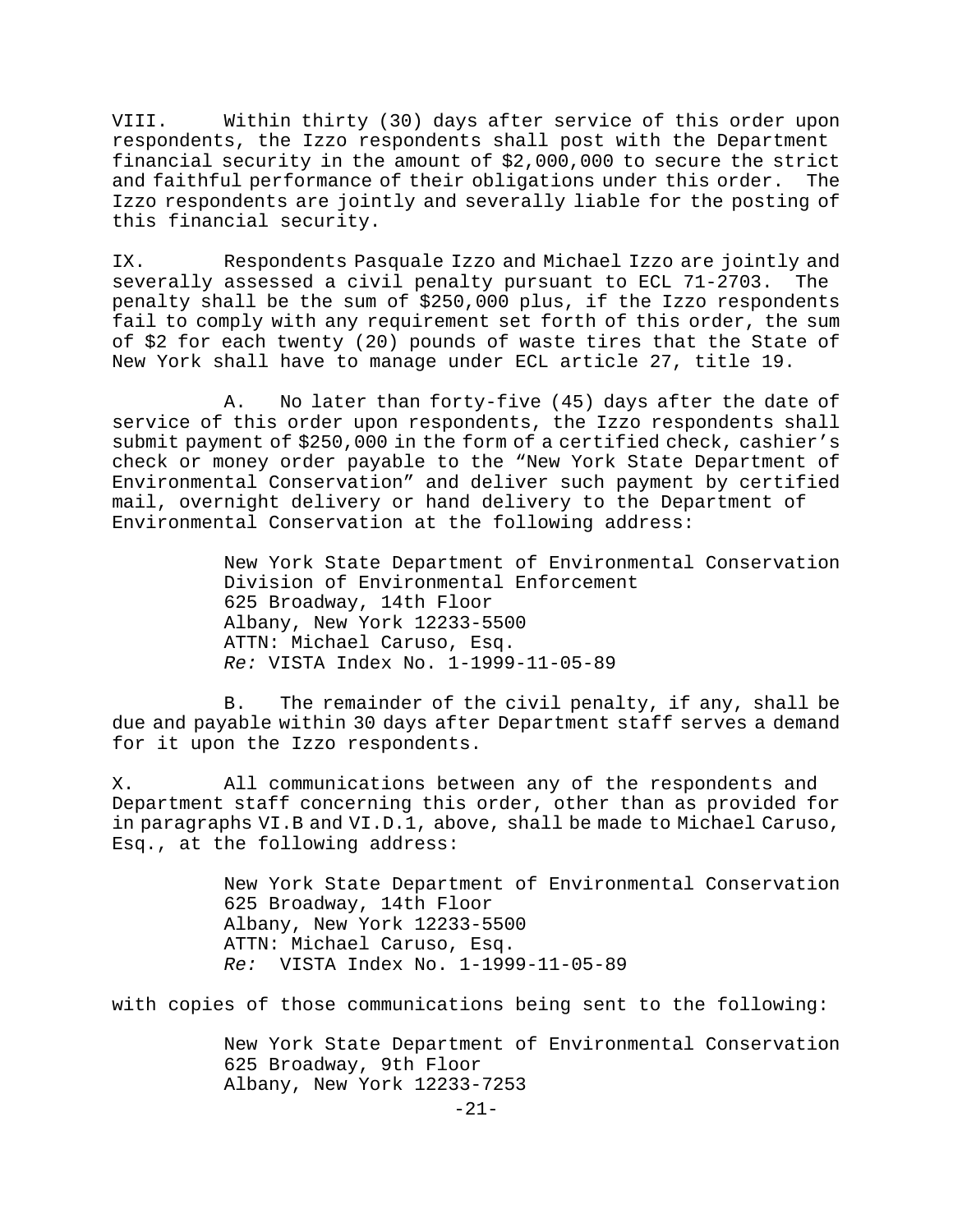*Re:* VISTA Index No. 1-1999-11-05-89 ATTN: David Vitale, P.E.

XI. The provisions, terms, and conditions of this order shall agents, successors, and assigns, in any and all capacities. bind respondents Pasquale Izzo, Michael Izzo, and Ernest Force (individually and as Vice President of Windsor Associates doing business as New York Tire Recycling and as an officer of New York Tire Recycling Company, Inc., also known as New York Tire Corp., and as Vice President of Stephanie Force Waste Tire Management Corp., also known as and doing business as Waste Tire Management Corp.), and their

XII. The matter is remanded to Chief Administrative Law Judge James McClymonds for further proceedings consistent with this decision and order.

> For the New York State Department of Environmental Conservation

> > $\overline{\phantom{a}}$  , we can also the contract of  $\overline{\phantom{a}}$

By: \_\_\_\_\_\_\_\_\_\_\_\_\_\_\_\_\_\_\_\_\_\_\_\_

 Assistant Commissioner Louis A. Alexander

Dated: July 16, 2010 Albany, New York